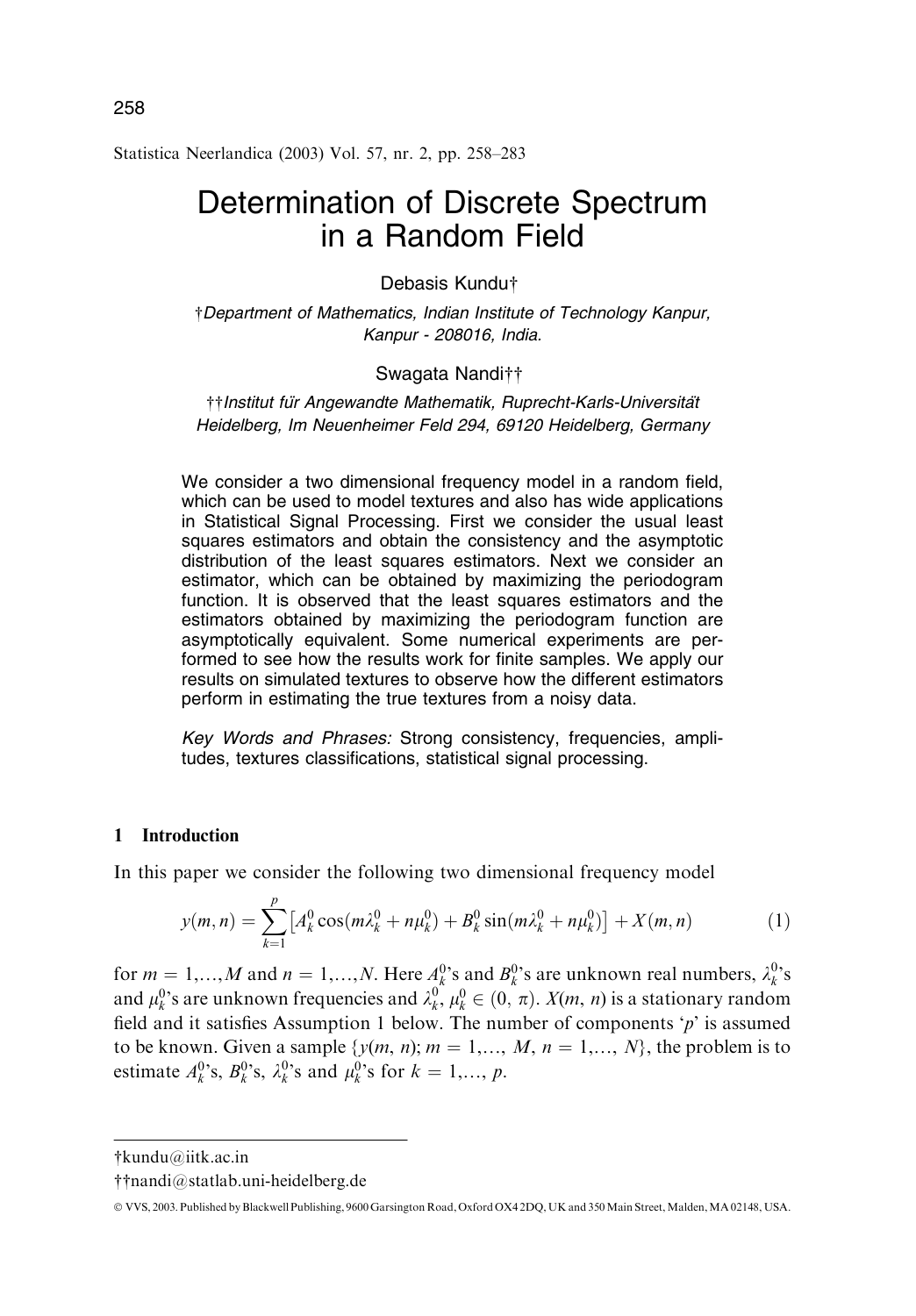MANDREKAR and ZHANG (1995), KUNDU and GUPTA (1998) considered the following model;

$$
y(m,n) = \sum_{k=1}^{p} \left[ A_k^0 \cos(m\lambda_k^0 + n\mu_k^0) \right] + X(m,n). \tag{2}
$$

It is observed in MANDREKAR and ZHANG (1995) that model (2) can be used quite effectively to model textures. Model (1) is a simple generalization of model (2). It is assumed that  $X(m, n)$ 's are from a stationary random field with zero mean. Here  $y(m, n)$  is a non-stationary random field. The first term in  $y(m, n)$  corresponds to the deterministic (regular) textures. So this model represents textures in the noisy environment. Figure 1 represents the two dimensional image plot of  $v(m, n)$ , whose gray level at  $(m, n)$  is proportional to the value of  $y(m, n)$  when there is no noise and Figure 2 represents the image plot when it is corrupted by additive noise.

MANDREKAR and ZHANG (1995) proposed consistent estimators of the  $\lambda_k^0$ 's and  $\mu_k^0$ 's. Unfortunately the corresponding amplitude estimators of the  $A_k^0$ 's are not consistent. Their results are mainly based on the work of LAI and WEI (1982) and they did not provide the asymptotic distribution of the estimators. KUNDU and GUPTA (1998) considered the model (2) when  $X(m, n)$ 's are independent and identically distributed  $(i.i.d.)$  random variables.

This problem has a special interest in spectrography and it is studied by group theoretic methods by MALLIAVAN (1994a, 1994b). In the particular case when the  $X(m, n)$ 's are *i.i.d.* random variables this problem can be interpreted as 'signal detection' and it has different applications in Multidimensional Signal Processing. This is a basic model in many fields, such as antenna array processing, geophysical perception, biomedical spectral analysis, etc. See for example the work of BARBIERI and BARONE (1992), CABRERA and BOSE (1993), CHUN and BOSE (1995), HUA (1992), KUNDU and GUPTA (1998) and LANG and MCCLELLAN (1982) for the different estimation procedures and for their properties. But nowhere, at least not to the authors' knowledge, have the properties of the least squares estimators been discussed



Fig. 1. Image plot of the original data. © VVS, 2003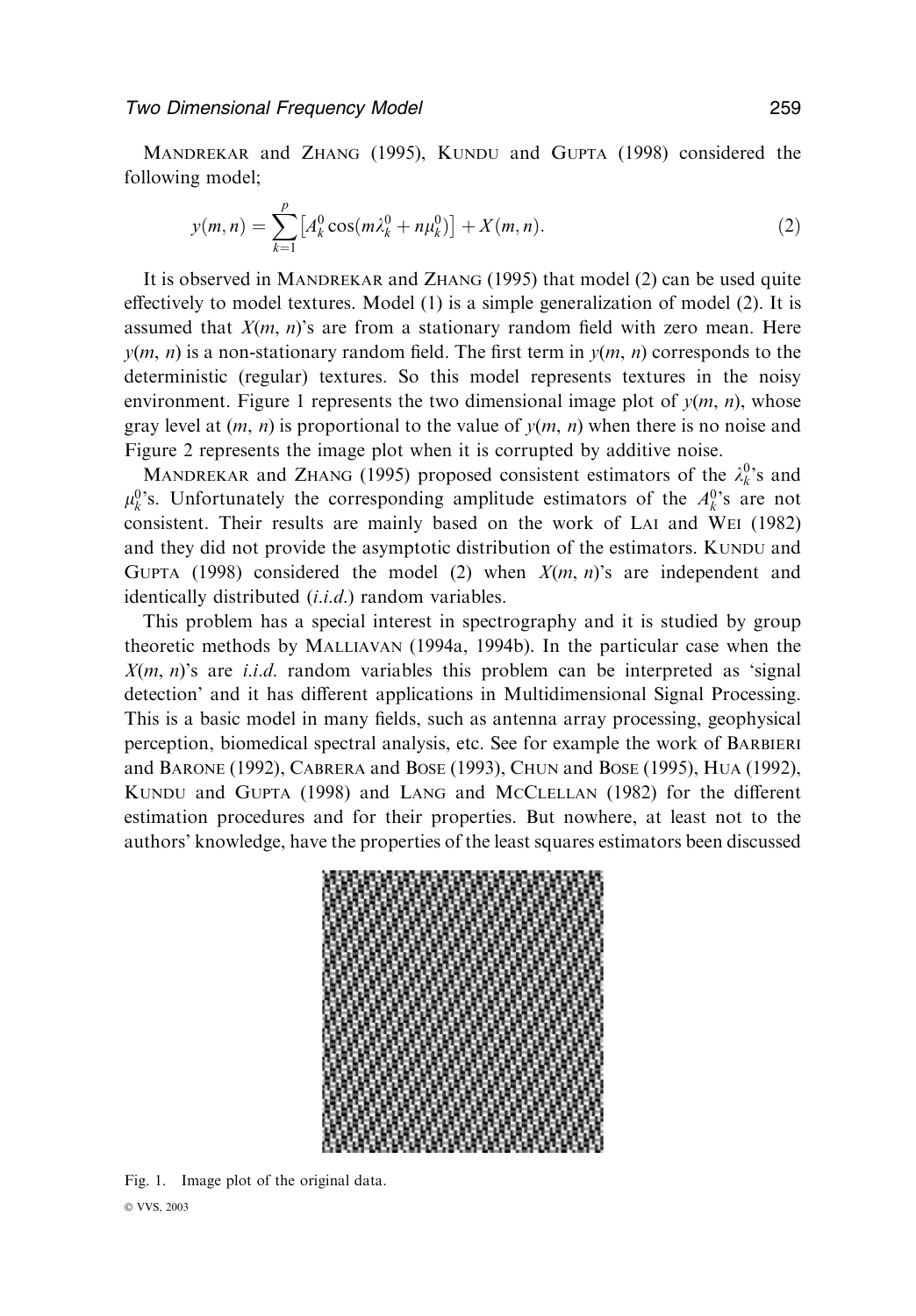

Fig. 2. Image plot of the corrupted data.

of models (1) or (2) under these general set ups. It is important to observe that model (1) is a non-linear regression model and unfortunately it does not satisfy the standard sufficient conditions stated by JENNRICH (1969) or WU (1981) for the least squares estimators (LSE's) to be consistent. It may be noted that when  $N = 1$  and  $\mu_1^0 = 0$ , this model coincides with the standard one dimensional frequency model;

$$
y(m) = \sum_{k=1}^{p} \left[ A_k^0 \cos(m\lambda_k^0) + B_k^0 \sin(m\lambda_k^0) \right] + e(m), \tag{3}
$$

which was discussed quite extensively by HANNAN (1971), WALKER (1971), KUNDU and MITRA (1996b) and KUNDU (1997). It was shown in KUNDU and MITRA (1996b) that even the one dimensional model does not satisfy the sufficient conditions of JENNRICH (1969) or WU (1981) for the LSE's to be consistent. Therefore, the consistency and the asymptotic normality properties of the LSE's of (1) are not immediate in this case.

The main aim of this paper is to consider the model (1) and study different properties of the estimators under the stationary assumptions on  $X(m, n)$ . The stationary assumption we impose on  $X(m, n)$ , is a natural extension from the one dimensional case to the two dimensional one.Moreover the estimators we propose are strongly consistent and their asymptotic distributions are also obtained. It gives an idea of the rates of convergence of the proposed estimators and also it can be used to obtain confidence bands of the unknown parameters. We propose mainly two types of estimators. The first one is the usual least squares estimators, which can be obtained by minimizing

$$
\sum_{m=1}^{M} \sum_{n=1}^{N} \left( y(m,n) - \sum_{k=1}^{p} [A_k \cos(m\lambda_k + n\mu_k) + B_k \sin(m\lambda_k + n\mu_k)] \right)^2
$$

with respect to  $A_k$ ,  $B_k$ ,  $\lambda_k$  and  $\mu_k$ . The second one is the approximate least squares estimators (ALSE's) obtained by maximizing the periodogram function defined as follows: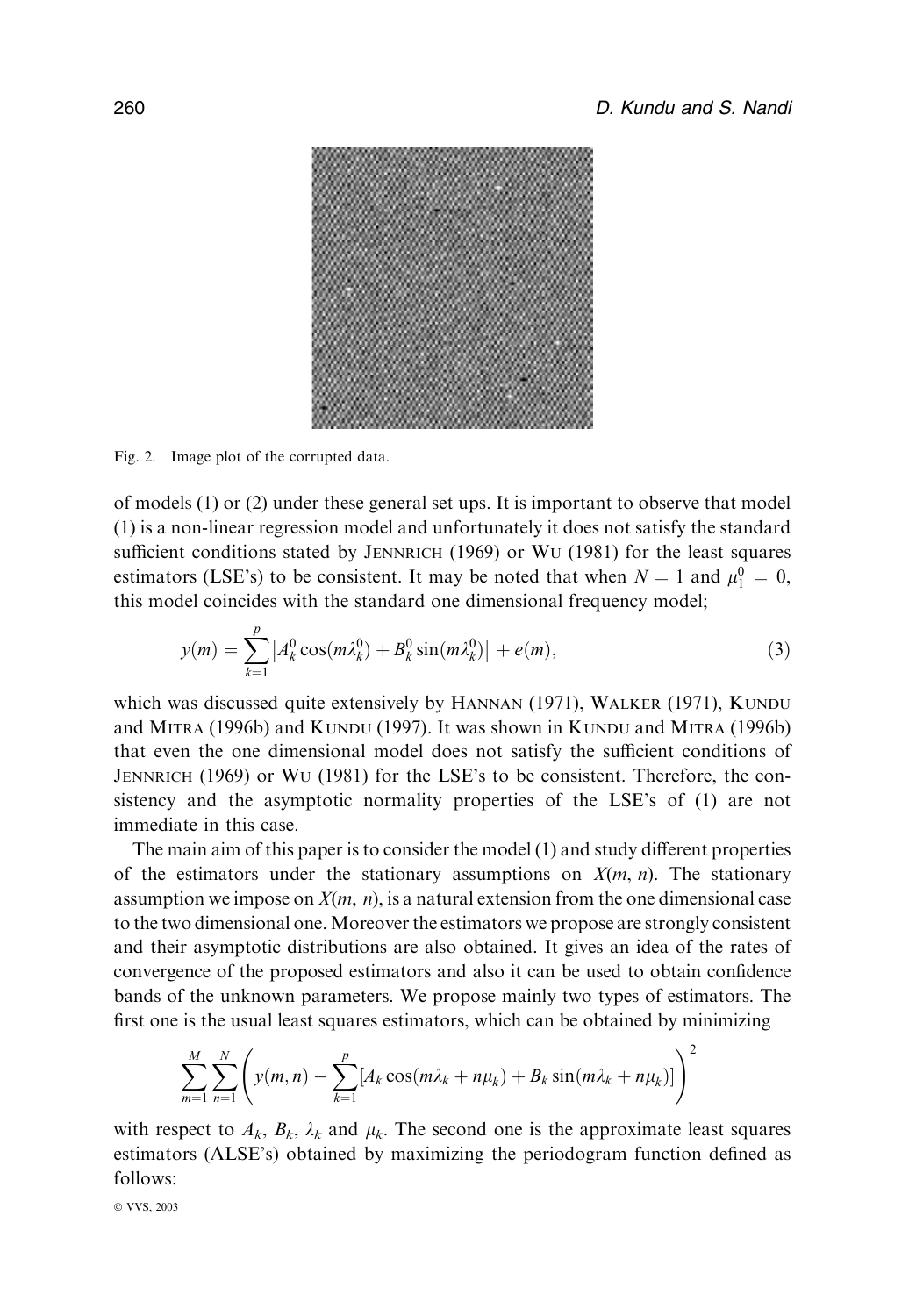$$
\frac{1}{MN}\left|\sum_{m=1}^M\sum_{n=1}^N y(m,n)e^{-i(\lambda m+n\mu)}\right|^2.
$$

Note that once the non-linear frequencies are estimated the linear parameters  $A_k$ 's and  $B_k$ 's can be estimated by using the simple linear regression technique. We make the following assumption on  $X(m, n)$ .

ASSUMPTION 1. Let us denote the set of positive integers by Z.  $\{X(m, n); m, n \in Z\}$ can be represented as follows:

$$
X(m,n) = \sum_{j=-\infty}^{\infty} \sum_{k=-\infty}^{\infty} a(j,k)e(m-j,n-k)
$$

where  $a(i, k)$  are real constants such that

$$
\sum_{j=-\infty}^{\infty}\sum_{k=-\infty}^{\infty}|a(j,k)|<\infty
$$

and  $\{e(m, n); m, n \in \mathbb{Z}\}\$ is a double array sequence of i.i.d. random variables with mean zero and finite variance  $\sigma^2$ .

It is observed that the LSE's and the ALSE's are asymptotically equivalent. Moreover under Assumption 1 both of them have the same asymptotic distribution. The rest of the paper is organized as follows. In section 2, we prove the consistency of the LSE's of the parameters of the model (1) and obtain the asymptotic distribution of the LSE's in section 3. In section 4, we consider the ALSE's and study their properties. Numerical results are presented in section 5 and also we use the LSE's and the ALSE's to estimate the textures presented in Figure 1 from the noisy data presented in Figure 2. Finally in section 6 we make connections with our work and some of the related works in signal processing and conclude the paper.

# 2 Consistency of the LSE's

In this section for brevity first we consider the consistency of the LSE's of the parameters of the following model  $(p = 1 \text{ in model } (1));$ 

$$
y(m,n) = A^{0} \cos(m\lambda^{0} + n\mu^{0}) + B^{0} \sin(m\lambda^{0} + n\mu^{0}) + X(m,n).
$$
 (4)

The LSE's of  $\theta^0 = (A^0, B^0, \lambda^0, \mu^0)$  can be obtained by minimizing

$$
Q_{MN}(\theta) = \sum_{m=1}^{M} \sum_{n=1}^{N} (y(m,n) - A\cos(m\lambda + n\mu) - B\sin(m\lambda + n\mu))^2
$$

with respect to  $\theta = (A, B, \lambda, \mu)$ . The LSE of  $\theta^0$  will be denoted as  $\hat{\theta} = (\hat{A}, \hat{B}, \hat{\lambda}, \hat{\mu})$ . We need the following lemmas to prove the necessary results.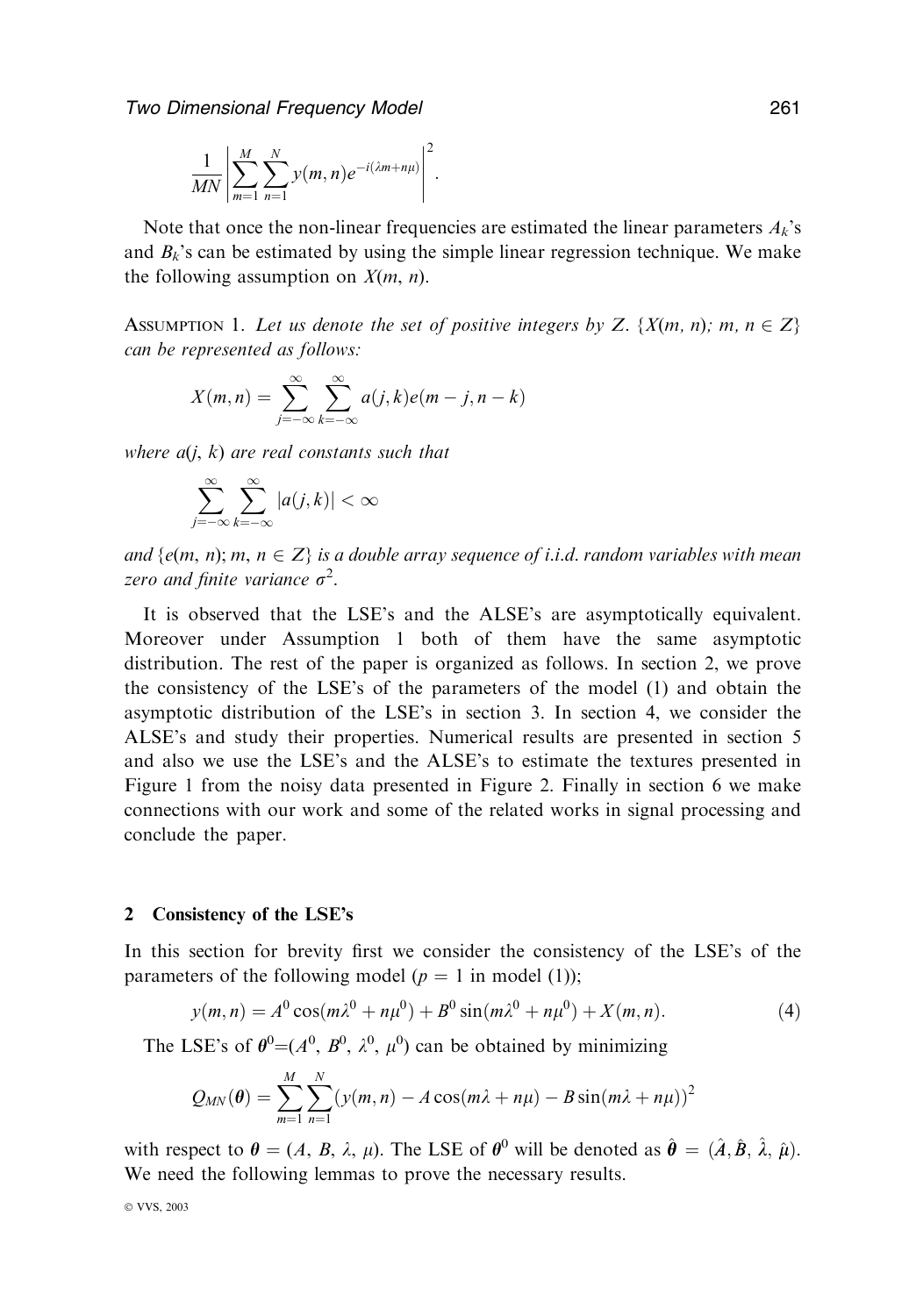Lemma 1. Let us denote

$$
S_{C,K} = \{ \theta; \theta = (A, B, \lambda, \mu), |\theta - \theta^0| \geqslant C, |A| \leqslant K, |B| \leqslant K \}.
$$

If for any  $C > 0$  and for some  $K < \infty$ ,

$$
\underline{\lim}_{\theta \in S_{C,K}} \frac{1}{MN} \left[ Q_{MN}(\theta) - Q_{MN}(\theta^0) \right] > 0, \quad a.s.
$$
\n(5)

then  $\hat{\boldsymbol{\theta}}$ , is a strongly consistent estimator of  $\boldsymbol{\theta}^0$ .

PROOF OF LEMMA 1: See the appendix.

LEMMA 2. Let  $\{X(m, n); m, n \in \mathbb{Z}\}$  be a stationary random field satisfying Assumption 1. Without loss of generality, let us assume  $\sigma^2 = 1$ , then

$$
\sup_{\alpha,\beta}\left|\frac{1}{MN}\sum_{m=1}^M\sum_{n=1}^NX(m,n)e^{i(m\alpha+n\beta)}\right|\to 0, \quad a.s.
$$

as  $min{M, N} \rightarrow \infty$ . Here a.s. means almost sure convergence.

Corollary of Lemma 2:

$$
\sup_{\alpha,\beta} \left| \frac{1}{M^{k+1}N} \sum_{m=1}^{M} \sum_{n=1}^{N} m^{k} X(m,n) e^{i(m\alpha+n\beta)} \right| \to 0, \quad a.s.
$$
  

$$
\sup_{\alpha,\beta} \left| \frac{1}{MN^{l+1}} \sum_{m=1}^{M} \sum_{n=1}^{N} n^{l} X(m,n) e^{i(m\alpha+n\beta)} \right| \to 0, \quad a.s.
$$
  

$$
\sup_{\alpha,\beta} \left| \frac{1}{M^{k+1}N^{l+1}} \sum_{m=1}^{M} \sum_{n=1}^{N} m^{k} n^{l} X(m,n) e^{i(m\alpha+n\beta)} \right| \to 0, \quad a.s.
$$
  
for k, l = 1, 2, 3 ...

PROOF OF LEMMA 2: See the appendix.

Note that Lemma 2 is a very strong result. It extends some of the existing one dimensional results of HANNAN (1971), WALKER (1971), RAO and ZHAO (1993), KUNDU (1993), KUNDU and MITRA (1996a), KUNDU and GUPTA (2000) and KUNDU (1997) to the two dimensional case. It also generalizes the two dimensional results of BAI, KUNDU and MITRA (1999), RAO, ZHAO and ZHOU (1994), KUNDU and MITRA (1996a), KUNDU and GUPTA (1998) and NANDI and KUNDU (1999) in certain ways. To establish the consistency results we make the following assumption.

ASSUMPTION 2. Let  $A^0$  and  $B^0$  be arbitrary real numbers not identically equal to zero. © VVS, 2003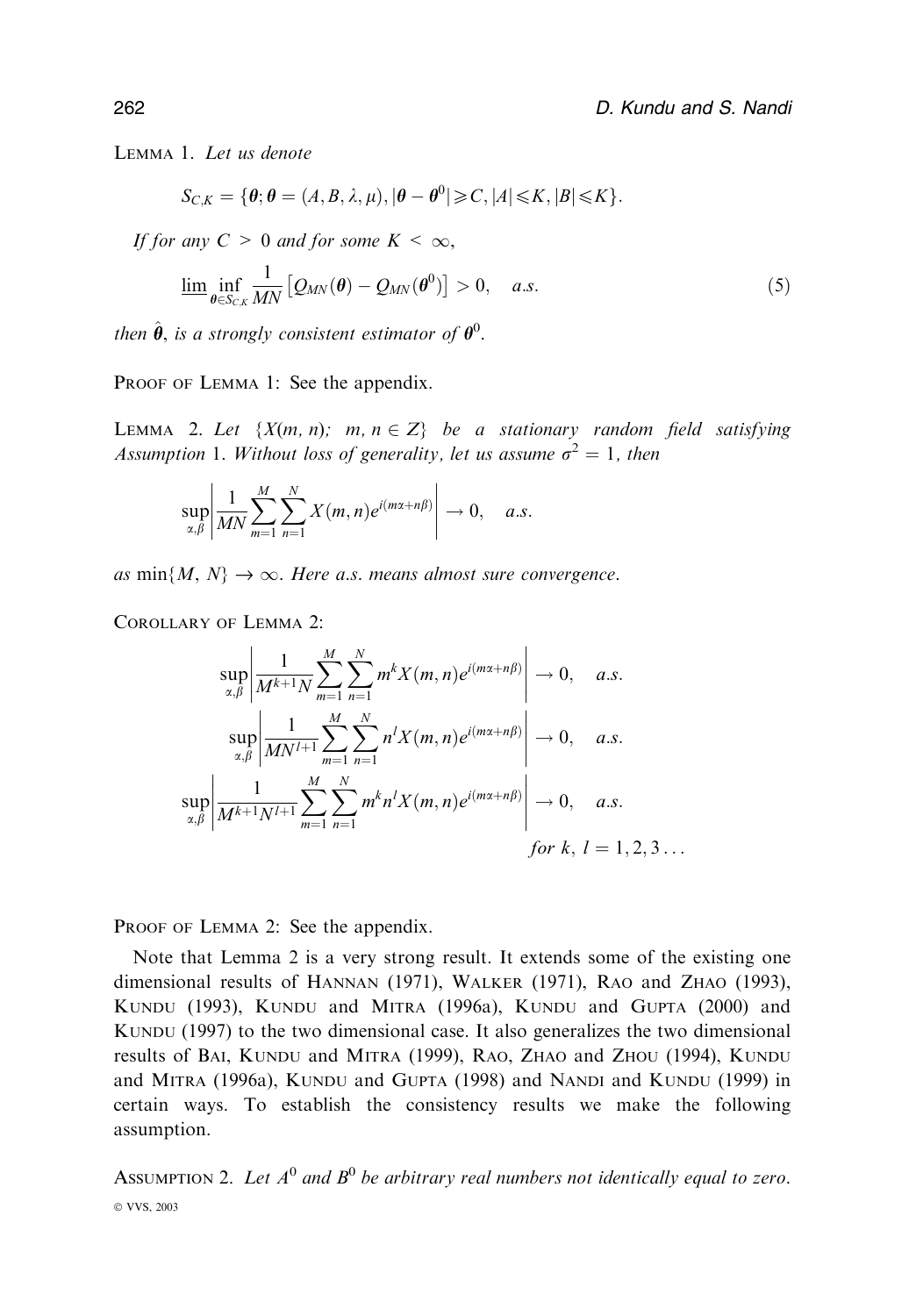THEOREM 1. Under the Assumptions 1 and 2, the LSE's of the parameters of the model (4) are strongly consistent.

PROOF OF THEOREM 1: See the appendix.

Note that the results for the general case (model (1)) follow under the assumption that all the  $\lambda_k$ 's and  $\mu_k$ 's are distinct. The proof goes along the same line as the proof of theorem 1 of KUNDU and GUPTA (1998). The same idea can be also used here and therefore the details are avoided for brevity. It is interesting to observe that although the errors are correlated the usual LSE's provide consistent estimators. For the general linear and non-linear models if the errors are correlated, it is well known (RAO, 1973; SEBER and WILD, 1989) that the LSE's are inconsistent. In the correlated case usually the generalized least squares estimators are consistent. On the other hand, Theorem 1 may not be too surprising. It is well known (KUNDU, 1997) that for the one dimensional frequency model (3) even if the errors are correlated, the LSE's are consistent. In this respect one or higher dimensional frequency models are quite different from the usual non-linear models.

### 3 Asymptotic normality of the LSE's

In this section, we obtain the asymptotic distributions of the LSE's of the parameters of the model (4). We use the following notation. The first derivative of  $Q_{MN}(\theta)$  is a  $1 \times 4$  vector as

$$
\mathcal{Q}_{MN}^{\prime}(\boldsymbol{\theta})=\left[\frac{\partial\mathcal{Q}_{MN}(\boldsymbol{\theta})}{\partial A},\frac{\partial\mathcal{Q}_{MN}(\boldsymbol{\theta})}{\partial B},\frac{\partial\mathcal{Q}_{MN}(\boldsymbol{\theta})}{\partial \lambda},\frac{\partial\mathcal{Q}_{MN}(\boldsymbol{\theta})}{\partial \mu}\right]
$$

and  $Q^{\prime\prime}{}_{MN}(\theta)$  is the 4 × 4 second derivative matrix of  $Q_{MN}(\theta)$ . Therefore, expanding  $Q'_{MN}(\hat{\boldsymbol{\theta}})$  around  $\boldsymbol{\theta}^0$ , we obtain

$$
Q'_{MN}(\hat{\boldsymbol{\theta}}) - Q'_{MN}(\boldsymbol{\theta}^0) = (\hat{\boldsymbol{\theta}} - \boldsymbol{\theta}^0) Q''_{MN}(\bar{\boldsymbol{\theta}})
$$
\n(6)

where  $\bar{\theta}$  is a point on the line between  $\hat{\theta}$  and  $\theta^0$ . Note that  $Q'_{MN}(\hat{\theta}) = 0$  and consider the  $4 \times 4$  diagonal matrix **D** as follows:

$$
\mathbf{D} = \begin{bmatrix} M^{-\frac{1}{2}}N^{-\frac{1}{2}} & 0 & 0 & 0 \\ 0 & M^{-\frac{1}{2}}N^{-\frac{1}{2}} & 0 & 0 \\ 0 & 0 & M^{-\frac{3}{2}}N^{-\frac{1}{2}} & 0 \\ 0 & 0 & 0 & M^{-\frac{1}{2}}N^{-\frac{3}{2}} \end{bmatrix}.
$$

Now (6) can be written as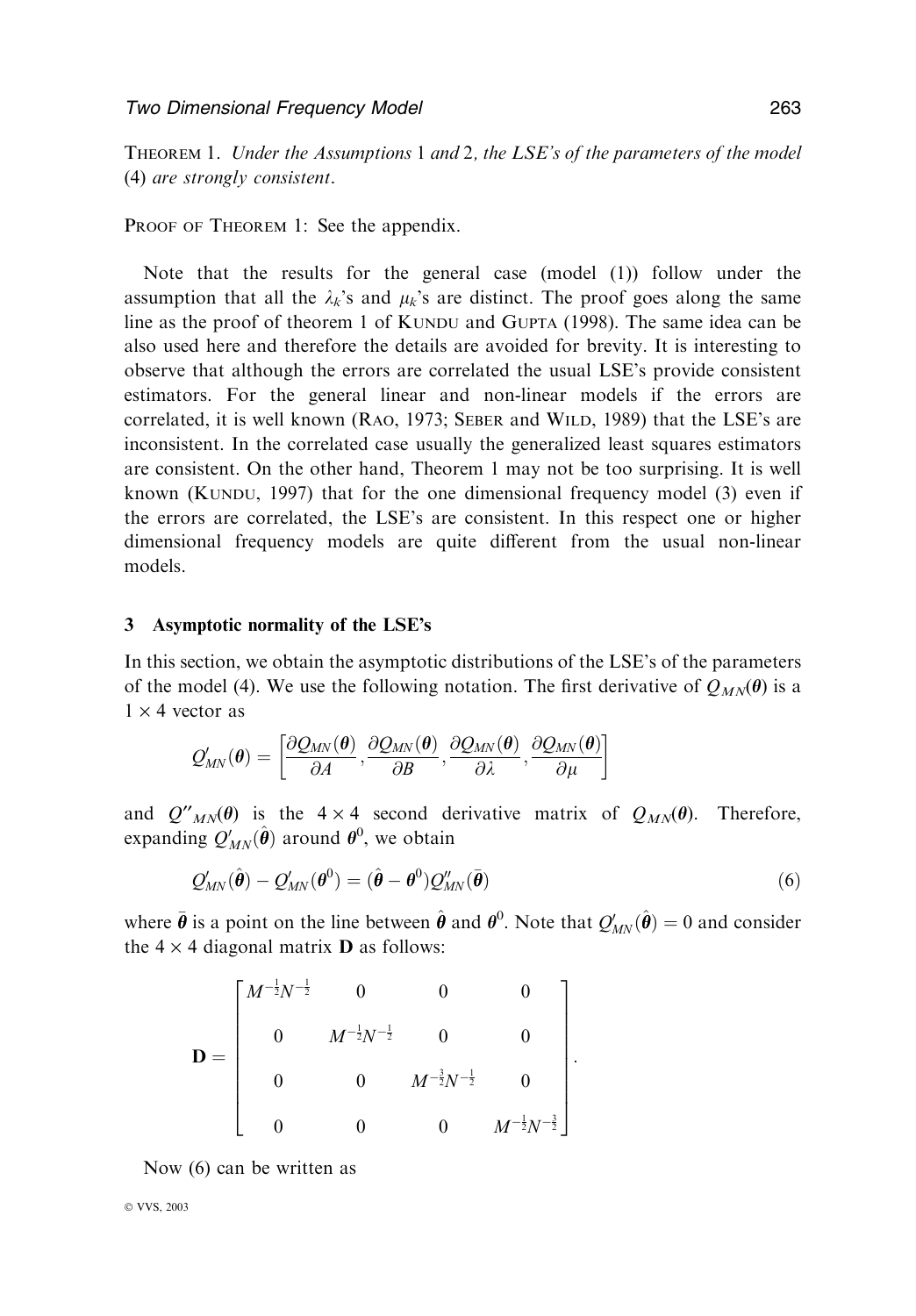$$
\hat{\boldsymbol{\theta}} - \boldsymbol{\theta}^0 = -Q'_{MN}(\boldsymbol{\theta}^0) \big[ Q''_{MN}(\bar{\boldsymbol{\theta}}) \big]^{-1}.
$$

Note that  $Q''_{MN}(\bar{\theta})$  is a full rank matrix a.s. for large M and N. Equivalently

$$
(\hat{\boldsymbol{\theta}} - \boldsymbol{\theta}^0) \mathbf{D}^{-1} = -\left[ \mathcal{Q}_{MN}(\boldsymbol{\theta}^0) \mathbf{D} \right] \left[ \mathbf{D} \mathcal{Q}_{MN}''(\bar{\boldsymbol{\theta}}) \mathbf{D} \right]^{-1}.
$$
 (7)

The different elements of the vector  $[Q'_{MN}(\theta^0)]$  are as follows.

$$
\frac{\partial Q_{MN}(\boldsymbol{\theta}^{0})}{\partial A} = -2 \sum_{m=1}^{M} \sum_{n=1}^{N} X(m, n) \cos(m\lambda^{0} + n\mu^{0}),
$$
  

$$
\frac{\partial Q_{MN}(\boldsymbol{\theta}^{0})}{\partial B} = -2 \sum_{m=1}^{M} \sum_{n=1}^{N} X(m, n) \sin(m\lambda^{0} + n\mu^{0}),
$$
  

$$
\frac{\partial Q_{MN}(\boldsymbol{\theta}^{0})}{\partial \lambda} = 2 \sum_{m=1}^{M} \sum_{n=1}^{N} mX(m, n) \left[ A^{0} \sin(m\lambda^{0} + n\mu^{0}) - B^{0} \cos(m\lambda^{0} + n\mu^{0}) \right],
$$
  

$$
\frac{\partial Q_{MN}(\boldsymbol{\theta}^{0})}{\partial \mu} = 2 \sum_{m=1}^{M} \sum_{n=1}^{N} nX(m, n) \left[ A^{0} \sin(m\lambda^{0} + n\mu^{0}) - B^{0} \cos(m\lambda^{0} + n\mu^{0}) \right].
$$

We use the following trigonometric results (see MANGULIS, 1965) for  $\beta \in (0, \pi)$ .

$$
\lim_{n \to \infty} \frac{1}{n} \sum_{t=1}^{n} \cos^{2}(t\beta) = \lim_{n \to \infty} \frac{1}{n} \sum_{t=1}^{n} \sin^{2}(t\beta) = \frac{1}{2}
$$
\n
$$
\lim_{n \to \infty} \frac{1}{n^{2}} \sum_{t=1}^{n} t \cos^{2}(t\beta) = \lim_{n \to \infty} \frac{1}{n^{2}} \sum_{t=1}^{n} t \sin^{2}(t\beta) = \frac{1}{4}
$$
\n
$$
\lim_{n \to \infty} \frac{1}{n^{3}} \sum_{t=1}^{n} t^{2} \cos^{2}(t\beta) = \lim_{n \to \infty} \frac{1}{n^{3}} \sum_{t=1}^{n} t^{2} \sin^{2}(t\beta) = \frac{1}{6}
$$
\n
$$
\lim_{n \to \infty} \frac{1}{n} \sum_{t=1}^{n} \sin(t\beta) \cos(t\beta) = 0.
$$
\n(8)

Let us consider the (1,1)-th element of the matrix  $[\mathbf{D}Q''_{MN}(\theta^0)\mathbf{D})]$ .

$$
\frac{1}{MN} \frac{\partial^2 Q_{MN}(\theta^0)}{\partial A^2} = \frac{2}{MN} \sum_{m=1}^M \sum_{n=1}^N \cos^2(m\lambda^0 + n\mu^0)
$$
  
= 
$$
\frac{2}{MN} \sum_{m=1}^M \sum_{n=1}^N [\cos^2(m\lambda^0) \cos^2(n\mu^0) + \sin^2(m\lambda^0) \sin^2(n\mu^0)
$$
  
- 
$$
2 \cos(m\lambda^0) \cos(n\mu^0) \sin(m\lambda^0) \sin(n\mu^0)]
$$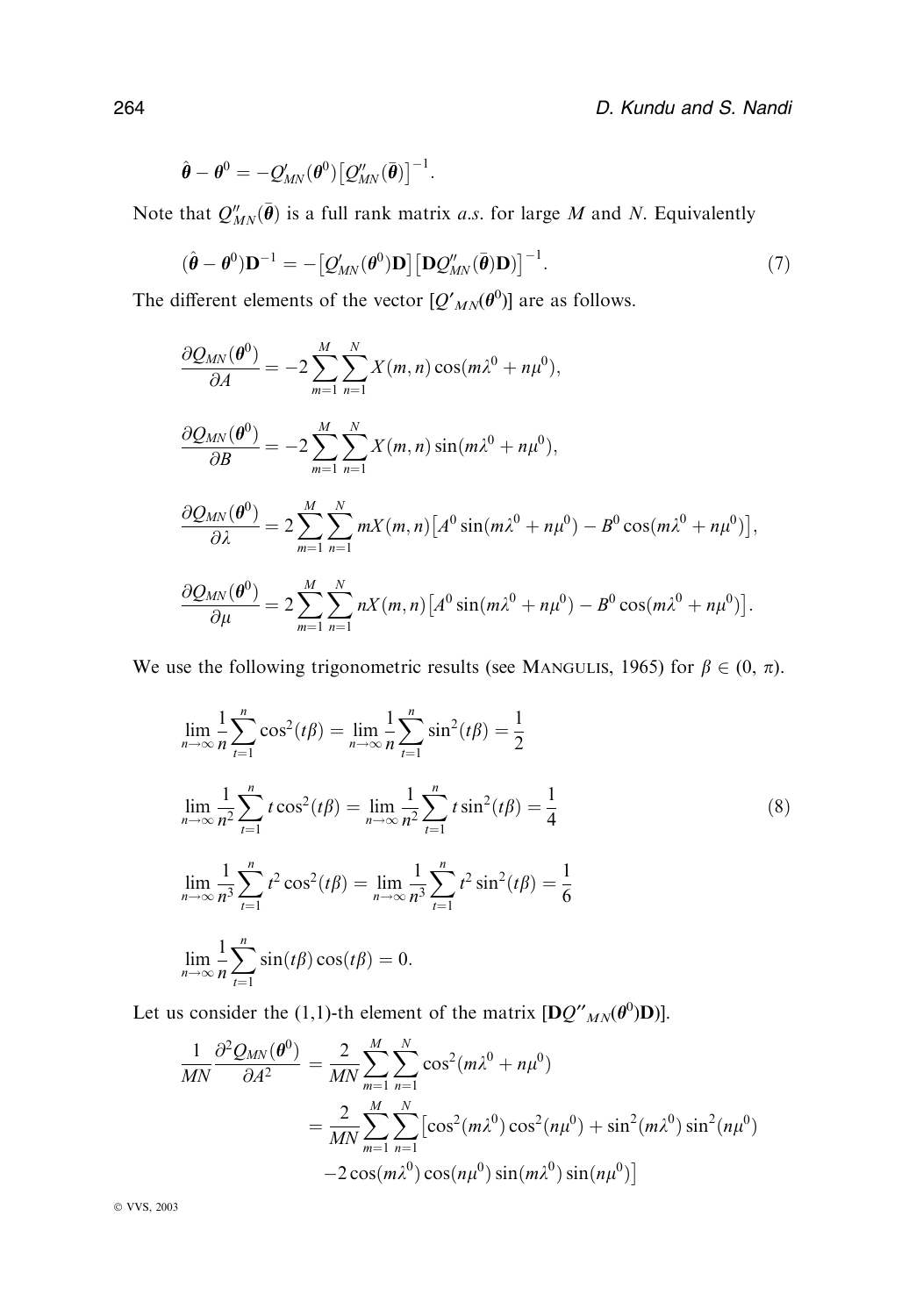Two Dimensional Frequency Model 265

$$
=2\left[\frac{1}{M}\sum_{m=1}^{M}\cos^{2}(m\lambda^{0})\cdot\frac{1}{N}\sum_{n=1}^{N}\cos^{2}(n\mu^{0}) + \frac{1}{M}\sum_{m=1}^{M}\sin^{2}(m\lambda^{0})\cdot\frac{1}{N}\sum_{n=1}^{N}\sin^{2}(n\mu^{0}) - 2\frac{1}{M}\sum_{m=1}^{M}\sin(m\lambda^{0})\cos(m\lambda^{0})\cdot\frac{1}{N}\sum_{n=1}^{N}\sin(n\mu^{0})\cos(n\mu^{0})\right] + 2\left[\frac{1}{2}\cdot\frac{1}{2} + \frac{1}{2}\cdot\frac{1}{2} - 2.0.0\right] = 1 = \Sigma_{11} \text{ (say)}.
$$

Using similar technique it can be shown that

$$
\lim_{M,N\to\infty} \left[\mathbf{D}Q''_{MN}(\theta^0)\mathbf{D}\right]=\Sigma.
$$

where

$$
\Sigma = ((\Sigma_{ij})) = \begin{bmatrix} 1 & 0 & \frac{1}{2}B^0 & \frac{1}{2}B^0 \\ 0 & 1 & -\frac{1}{2}A^0 & -\frac{1}{2}A^0 \\ \frac{1}{2}B^0 & -\frac{1}{2}A^0 & \frac{1}{3}(A^{0^2} + B^{0^2}) & \frac{1}{4}(A^{0^2} + B^{0^2}) \\ \frac{1}{2}B^0 & -\frac{1}{2}A^0 & \frac{1}{4}(A^{0^2} + B^{0^2}) & \frac{1}{3}(A^{0^2} + B^{0^2}) \end{bmatrix}.
$$

and because of Theorem 1,  $\bar{\theta}$  converges to  $\theta^0$  a.s. Thus

$$
\lim_{M,N\to\infty} \left[\mathbf{D}\mathcal{Q}_{MN}''(\bar{\boldsymbol{\theta}})\mathbf{D}\right] = \lim_{M,N\to\infty} \left[\mathbf{D}\mathcal{Q}_{MN}''(\boldsymbol{\theta}^0)\mathbf{D}\right] = \Sigma.
$$

Using the central limit theorem of the stochastic process (FULLER, 1976) and using the results of equation (8), it follows that  $[Q_{MN}(\theta^0)D]$  tends to a 4-variate normal distribution, with mean vector zero and dispersion matrix  $2\sigma^2 c \Sigma$ , where

$$
c = \left| \sum_{j=-\infty}^{\infty} \sum_{k=-\infty}^{\infty} a(j,k) e^{-i(j\lambda^0 + k\mu^0)} \right|^2,
$$
\n(9)

and  $\Sigma$  is as defined above. Therefore, from (7) we have the following theorem.

THEOREM 2. Under Assumptions 1 and 2, the limiting distribution of  $\{M^{\frac{1}{2}}N^{\frac{1}{2}}(\hat{\mathbf{A}} - \mathbf{A}^{0}),\}$  $M^{\frac{1}{2}}N^{\frac{1}{2}}(\hat{\mathbf{B}}-\mathbf{B}^{0}), M^{\frac{3}{2}}N^{\frac{1}{2}}(\hat{\lambda}-\lambda^{0}), M^{\frac{1}{2}}N^{\frac{3}{2}}(\hat{\mu}-\mu^{0})\}$  as  $min\{M, N\} \to \infty$  is a 4-variate normal distribution with mean vector zero and the dispersion matrix 2  $\sigma^2 c \Sigma^{-1}$ , where  $\Sigma^{-1}$  has the following structure:

$$
\Sigma^{-1} = \frac{1}{A^{0^2} + B^{0^2}} \begin{bmatrix} A^{0^2} + 7B^{0^2} & -6A^0B^0 & -6B^0 & -6B^0 \\ -6A^0B^0 & 7A^{0^2} + B^{0^2} & 6A^0 & 6A^0 \\ -6B^0 & 6A^0 & 12 & 0 \\ -6B^0 & 6A^0 & 0 & 12 \end{bmatrix}.
$$

The result for the general model (1) can be stated as follows; © VVS, 2003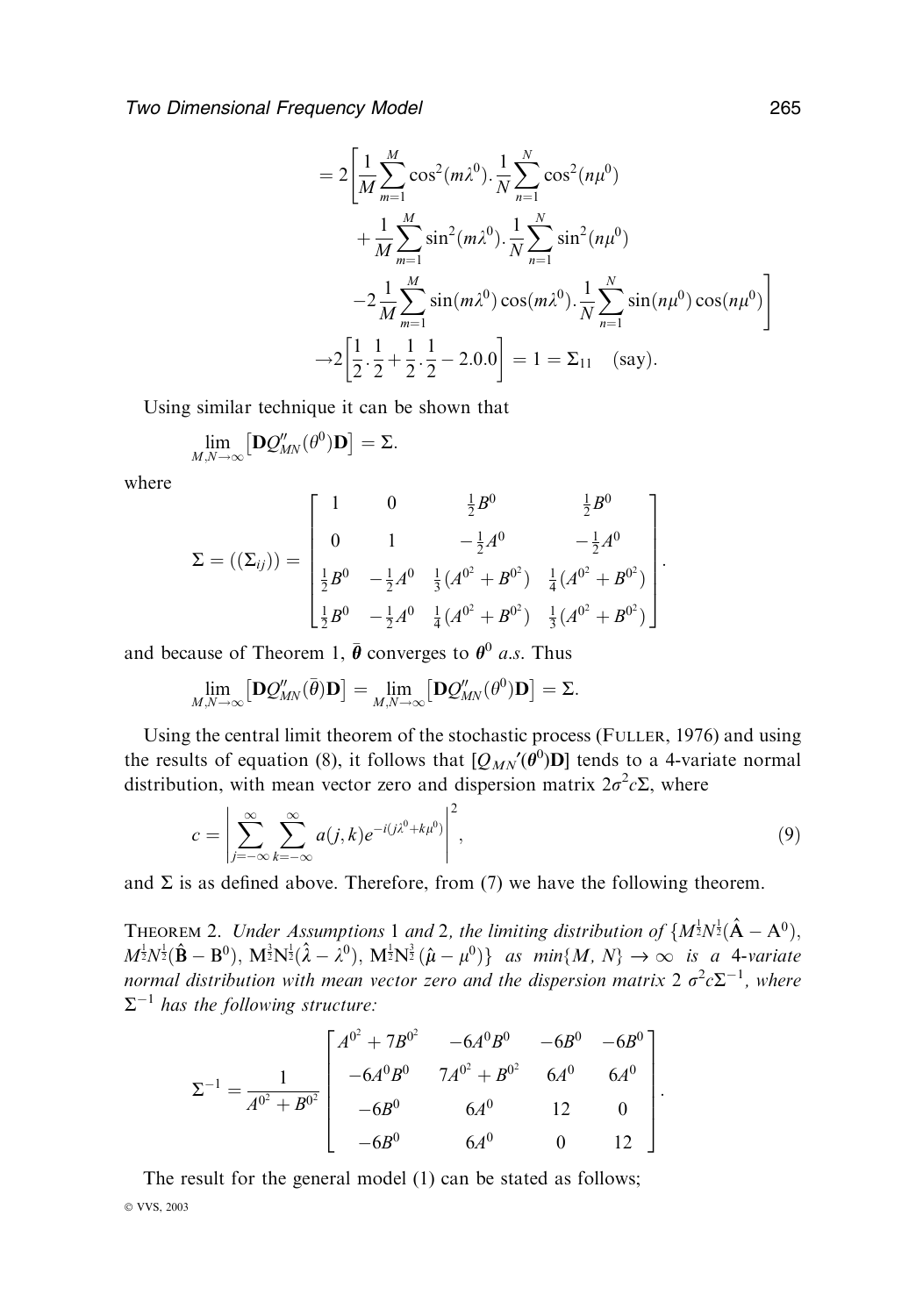THEOREM 3. Under the same consistency assumptions of the  $LSE's$ , the limiting distribution of  $\{M^{\frac{1}{2}}N^{\frac{1}{2}}(\hat{A}_k - A_k^0), M^{\frac{1}{2}}N^{\frac{1}{2}}(\hat{B}_k - B_k^0), M^{\frac{3}{2}}N^{\frac{1}{2}}(\hat{\lambda}_k - \lambda_k^0), M^{\frac{1}{2}}N^{\frac{3}{2}}(\hat{\mu}_k - \mu_k^0)\}\$ as  $min\{M,N\} \rightarrow \infty$  is a 4-variate normal distribution with mean vector zero and the dispersion matrix 2  $\sigma^2 c_k \Sigma_k^{-1}$  , where the expressions for  $c_k$  and  $\Sigma_k^{-1}$  can be obtained from  $c$ and  $\Sigma^{-1}$  by replacing  $A^0$ ,  $B^0$ ,  $\lambda^0$  and  $\mu^0$  with  $A^0_k$ ,  $B^0_k$ ,  $\lambda^0_k$  and  $\mu^0_k$  respectively. Moreover  $(\hat A_k,$  $\hat{B}_k$ ,  $\hat{\lambda}_k$ ,  $\hat{\mu}_k$ ) and  $(\hat{A}_m, \hat{B}_m, \hat{\lambda}_m, \hat{\mu}_m)$  are asymptotically independent if  $k \neq m$ .

Proof of Theorem 3. Note that the proof of Theorem 3 follows exactly along the same way as the proof of Theorem 2. Expanding  $Q'_{MN}$ . by Taylor series similarly as in (6), an equivalent to (7) can be obtained for the general case also. For the general case the left hand side is a  $1 \times 4p$  random vector whereas the right hand side is a product of a  $1 \times 4p$  random vector and a  $4p \times 4p$  random matrix. Consider the right hand side as before. The  $4p \times 4p$  random matrix converges almost surely to a block diagonal matrix with the  $k^{th}$  block as  $\Sigma_k$ . To prove this other than (8), we mainly need to use the following facts several times. For  $\beta_1$ ,  $\beta_2 \in (0, \pi)$  and  $\beta_1 \neq \beta_2$ :

$$
\lim_{n \to \infty} \frac{1}{n} \sum_{t=1}^{n} \sin(t\beta_1)\cos(t\beta_2) = 0, \quad \lim_{n \to \infty} \frac{1}{n} \sum_{t=1}^{n} \sin(t\beta_1)\sin(t\beta_2) = 0
$$

and

$$
\lim_{n \to \infty} \frac{1}{n} \sum_{t=1}^{n} \cos(t\beta_1) \cos(t\beta_2) = 0.
$$
 (10)

Using (8), (10) and similar techniques as the proof of Theorem 2, it also follows that the  $1 \times 4p$  random vector converges to a  $4p$ -variate normal distribution with mean vector zero and the dispersion matrix having a block diagonal form with the  $k^{th}$  block as  $2\sigma^2 c_k \Sigma_k$ . Therefore, the proof follows.

#### 4 Consistency and asymptotic distribution of the ALSE's

In this section we consider the approximate least squares estimators of the different unknown parameters. First consider the model (4). The ALSE's of  $\lambda$  and  $\mu$  of the model (4) can be obtained by maximizing the periodogram function;

$$
I(\lambda,\mu) = \frac{1}{MN} \left| \sum_{m=1}^{M} \sum_{n=1}^{N} y(m,n) e^{-i(m\lambda + n\mu)} \right|^2
$$

with respect to  $\lambda$  and  $\mu$ . If  $\tilde{\lambda}$  and  $\tilde{\mu}$  maximize  $I(\lambda, \mu)$ , then  $\tilde{\lambda}$  and  $\tilde{\mu}$  are called the ALSE's of  $\lambda^0$  and  $\mu^0$  respectively. Once we obtain  $\tilde{\lambda}$  and  $\tilde{\mu}$ , the ALSE's of A and B can be obtained as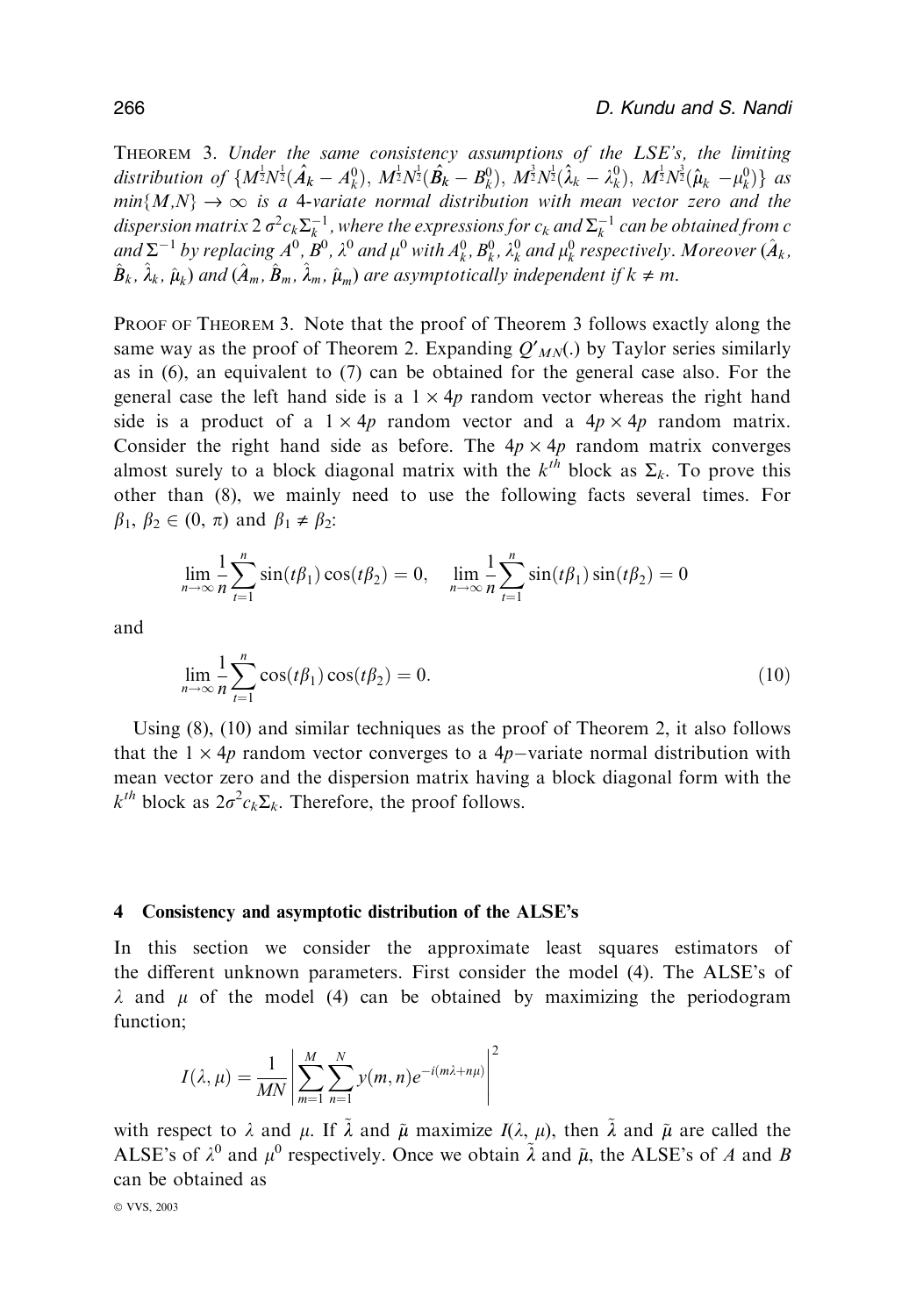$$
\tilde{A} = \frac{2}{MN} \sum_{m=1}^{M} \sum_{n=1}^{N} y(m, n) \cos(m\tilde{\lambda} + n\tilde{\mu}),
$$

$$
\tilde{B} = \frac{2}{MN} \sum_{m=1}^{M} \sum_{n=1}^{N} y(m, n) \sin(m\tilde{\lambda} + n\tilde{\mu}).
$$
\n(11)

We need the following lemma to prove the necessary results.

Lemma 3. Let us denote

$$
S_c = \{(\lambda, \mu); |\lambda - \lambda^0| > c \text{ or } |\mu - \mu^0| > c\},\
$$

for any  $c > 0$ . If there exists a  $c > 0$ , such that

$$
\overline{\lim}\sup_{S_c}\frac{1}{MN}\left[I(\lambda,\mu)-I(\lambda^0,\mu^0)\right]<0\quad a.s.,
$$

then  $(\tilde{\lambda}, \tilde{\mu})$  converges to  $(\lambda^0, \mu^0)$  a.s. as  $min\{M, N\} \rightarrow \infty$ .

PROOF OF LEMMA 3. It follows along the same line as Lemma 1, so details are omitted.

LEMMA 4.  $(\tilde{\lambda}, \tilde{\mu})$  converges to  $(\lambda^0, \mu^0)$  almost surely.

PROOF OF LEMMA 4. Consider

$$
\frac{1}{MN} \left[ I(\lambda, \mu) - I(\lambda^{0}, \mu^{0}) \right]
$$
\n
$$
= \frac{1}{(MN)^{2}} \left[ \left| \sum_{m=1}^{M} \sum_{n=1}^{N} y(m, n) e^{-i(m\lambda + n\mu)} \right|^{2} - \left| \sum_{m=1}^{M} \sum_{n=1}^{N} y(m, n) e^{-i(m\lambda^{0} + n\mu^{0})} \right|^{2} \right]
$$
\n
$$
= \frac{1}{(MN)^{2}} \left[ \left\{ \sum_{m=1}^{M} \sum_{n=1}^{N} y(m, n) \cos(m\lambda + n\mu) \right\}^{2} + \left\{ \sum_{m=1}^{M} \sum_{n=1}^{N} y(m, n) \sin(m\lambda + n\mu) \right\}^{2} - \left\{ \sum_{m=1}^{M} \sum_{n=1}^{N} y(m, n) \cos(m\lambda^{0} + n\mu^{0}) \right\}^{2} - \left\{ \sum_{m=1}^{M} \sum_{n=1}^{N} y(m, n) \sin(m\lambda^{0} + n\mu^{0}) \right\}^{2} \right]
$$
\n
$$
= \left\{ \frac{1}{MN} \sum_{m=1}^{M} \sum_{n=1}^{N} (A^{0} \cos(m\lambda^{0} + n\mu^{0}) + B^{0} \sin(m\lambda^{0} + n\mu^{0}) + X(m, n) \cos(m\lambda + n\mu) \right\}^{2} + \left\{ \frac{1}{MN} \sum_{m=1}^{M} \sum_{n=1}^{N} (A^{0} \cos(m\lambda^{0} + n\mu^{0}) + B^{0} \sin(m\lambda^{0} + n\mu^{0}) + X(m, n) \right) \sin(m\lambda + n\mu) \right\}^{2}
$$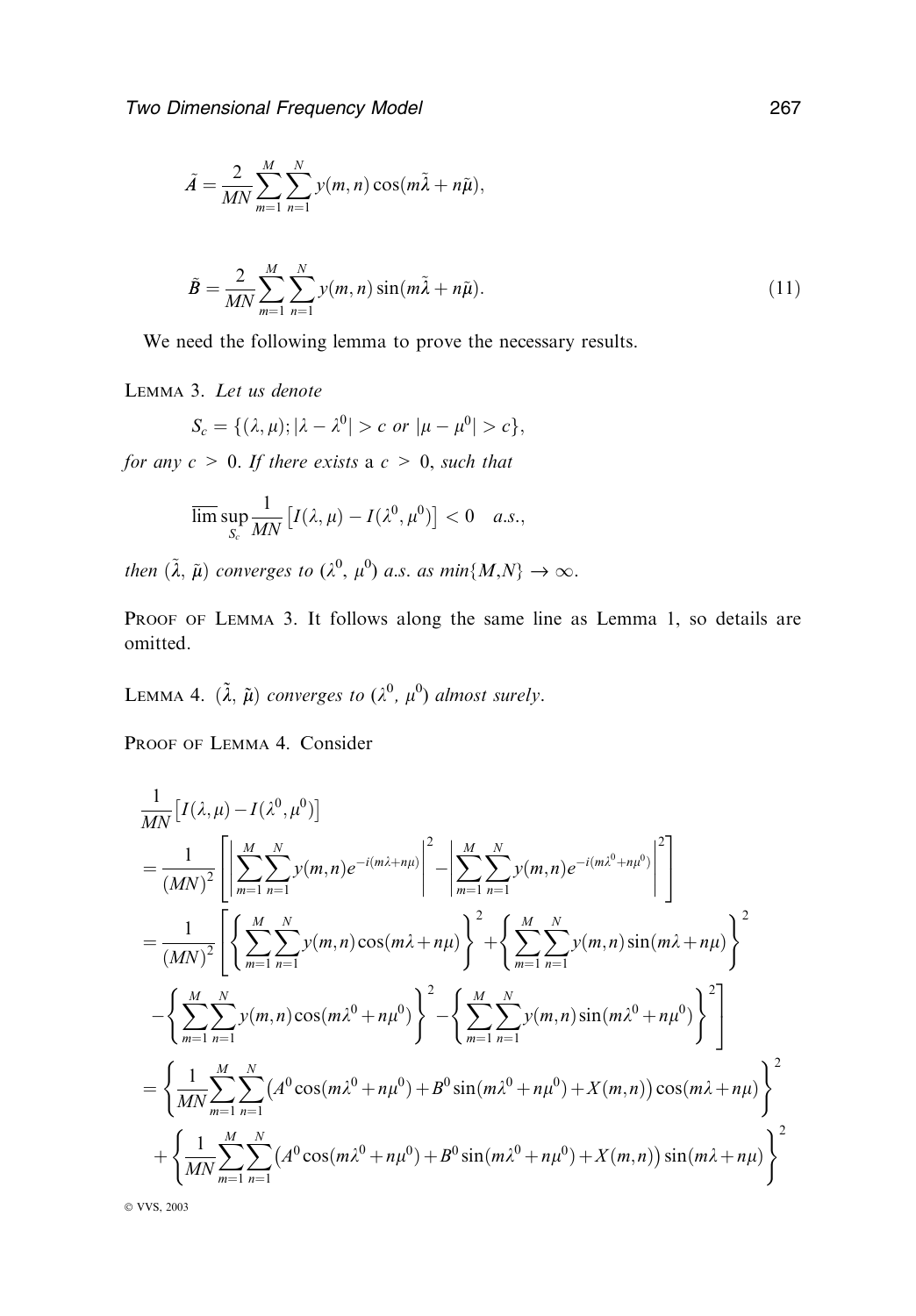$$
-\left\{\frac{1}{MN}\sum_{m=1}^{M}\sum_{n=1}^{N}\left(A^{0}\cos(m\lambda^{0}+n\mu^{0})+B^{0}\sin(m\lambda^{0}+n\mu^{0})+X(m,n)\right)\cos(m\lambda^{0}+n\mu^{0})\right\}^{2} -\left\{\frac{1}{MN}\sum_{m=1}^{M}\sum_{n=1}^{N}\left(A^{0}\cos(m\lambda^{0}+n\mu^{0})+B^{0}\sin(m\lambda^{0}+n\mu^{0})+X(m,n)\right)\sin(m\lambda^{0}+n\mu^{0})\right\}^{2}.
$$

Write  $S_c = L_c \cup M_c$ , where

$$
L_c = \{ (\lambda, \mu) : |\lambda - \lambda^0| > c \} \text{ and } M_c = \{ (\lambda, \mu) : |\mu - \mu^0| > c \}.
$$

Now using Lemma 2 and the trigonometric identities stated in equation (8), it can be shown that for some  $c > 0$ ,

$$
\overline{\lim}_{(\lambda,\mu)\in L_c} \sup_{MM} \frac{1}{M N} \left[ I(\lambda,\mu) - I(\lambda^0, \mu^0) \right]
$$
\n
$$
= - \lim_{M,N \to \infty} \left[ \left\{ \frac{1}{M N} \sum_{m=1}^M \sum_{n=1}^N A^0 \cos^2(m\lambda^0 + n\mu^0) \right\}^2 \right]
$$
\n
$$
- \left\{ \frac{1}{M N} \sum_{m=1}^M \sum_{n=1}^N B^0 \sin^2(m\lambda^0 + n\mu^0) \right\}^2 \right]
$$
\n
$$
= -\frac{1}{4} (A^{0^2} + B^{0^2}) < 0 \quad a.s.
$$

Similarly it can be proved for  $M_c$  also. Thus

$$
\overline{\lim}\sup_{(\lambda,\mu)\in S_c}\frac{1}{MN}\left[I(\lambda,\mu)-I(\lambda^0,\mu^0)\right]<0\quad a.s.
$$

Therefore, the result follows immediately from Lemma 3.

Now to prove the consistency of the linear parameters we need the following lemma.

LEMMA 5. Suppose  $\tilde{\lambda}$  and  $\tilde{\mu}$  are ALSE's of  $\lambda^0$  and  $\mu^0$  respectively. Let us define  $\tilde{\omega}$  =  $(\tilde{\lambda}, \tilde{\mu})$ ,  $\omega^0 = (\lambda^0, \mu^0)$  and  $\mathbf{D}_1 = diag\{\frac{1}{M}, \frac{1}{N}\}\$ , then

$$
(\tilde{\boldsymbol{\omega}} - \boldsymbol{\omega}^0)\mathbf{D}_1^{-1} \to \mathbf{0} \quad a.s.
$$

PROOF OF LEMMA 5. See the appendix.

LEMMA 6.  $\tilde{A}$  and  $\tilde{B}$  as defined in (11) are strongly consistent estimators of  $A^0$  and  $B^0$ respectively.

PROOF OF LEMMA 6. Note that © VVS, 2003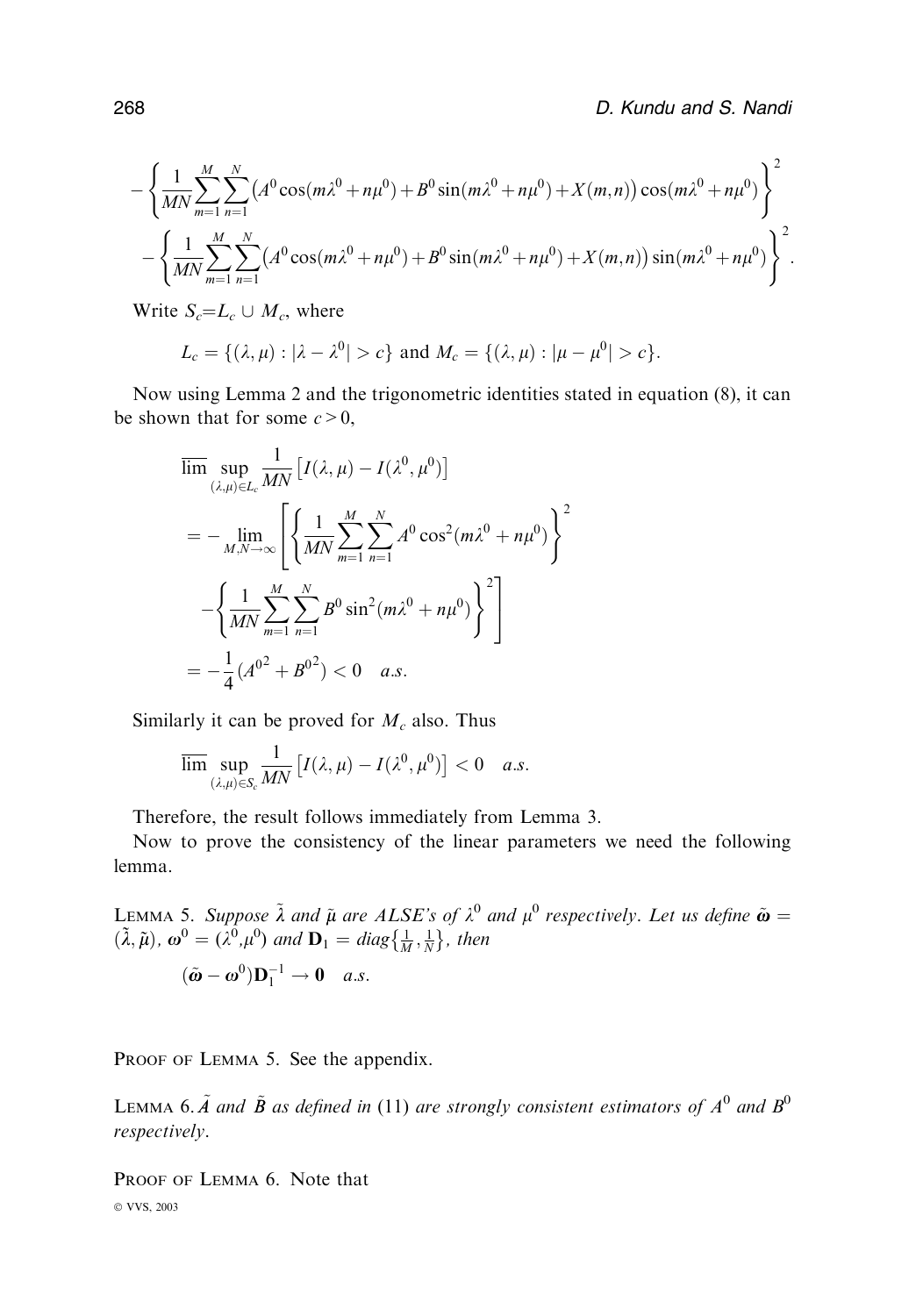$$
\tilde{A} = \frac{2}{MN} \sum_{m=1}^{M} \sum_{n=1}^{N} \left\{ A^0 \cos(m\lambda^0 + n\mu^0) + B^0 \sin(m\lambda^0 + n\mu^0) + X(m,n) \right\} \cos(m\tilde{\lambda} + n\tilde{\mu}).
$$

Using Lemma 2

$$
\frac{2}{MN}\sum_{m=1}^M\sum_{n=1}^N X(m,n)\cos(m\tilde{\lambda}+n\tilde{\mu})\to 0.
$$

Now expanding  $cos(m\tilde{\lambda} + n\tilde{\mu})$  by Taylor series around  $(\lambda^0, \mu^0)$ , we have

$$
\tilde{A} = \frac{2}{MN} \sum_{m=1}^{M} \sum_{n=1}^{N} \left\{ A^0 \cos(m\lambda^0 + n\mu^0) + B^0 \sin(m\lambda^0 + n\mu^0) \right\} \times \left[ \left\{ \cos(m\lambda^0) - m(\tilde{\lambda} - \lambda^0) \sin(m\tilde{\lambda}) \right\} \left\{ \cos(n\mu^0) - n(\tilde{\mu} - \mu^0) \sin(n\bar{\mu}) \right\} - \left\{ \sin(m\lambda^0) + m(\tilde{\lambda} - \lambda^0) \cos(m\tilde{\lambda}) \right\} \left\{ \sin(n\mu^0) + n(\tilde{\mu} - \mu^0) \cos(n\bar{\mu}) \right\} \right].
$$

Now using Lemma 5 and (8), it follows that  $A \rightarrow A^0$ . Similarly it can be shown that  $\tilde{B} \rightarrow B^0$  almost surely.

Now we would like to obtain the asymptotic distributions of the ALSE's. It has been observed that ALSE's have the same distribution as the LSE's and can be stated in the following theorem.

Theorem 4. Under the same consistency assumption of the ALSE's, the limiting distribution of  $\{M^{\frac{1}{2}}N^{\frac{1}{2}}(\tilde{\mathbf{A}}-\mathbf{A}^{0}),~\mathbf{M}^{\frac{1}{2}}N^{\frac{1}{2}}(\tilde{\mathbf{B}}-\mathbf{B}^{0}),~\mathbf{M}^{\frac{3}{2}}N^{\frac{1}{2}}(\tilde{\lambda}-\lambda^{0}),~\mathbf{M}^{\frac{1}{2}}N^{\frac{3}{2}}(\tilde{\mu}-\mu^{0})\}$  as  $min{M, N} \rightarrow \infty$  is same as that of the LSE's.

PROOF OF THEOREM 4. See in appendix.

The results for the general case can be obtained along the same line.

## 5 Numerical experiments

In this section we present some simulation results to compare the performances of the LSE's and the ALSE's for finite sample. All the computations are performed at the Indian Institute of Technology Kanpur, on Silicon Graphics Machine using FORTRAN 77 and using the random number generator of PRESS et al. (1992). We consider the following two dimensional model:

$$
y(m, n) = 4.0 \cos(1.886m + 1.100n) + 4.0 \sin(1.886m + 1.100n) + X(m, n),
$$
\n(12)

and  $X(m, n)$  has the following structure: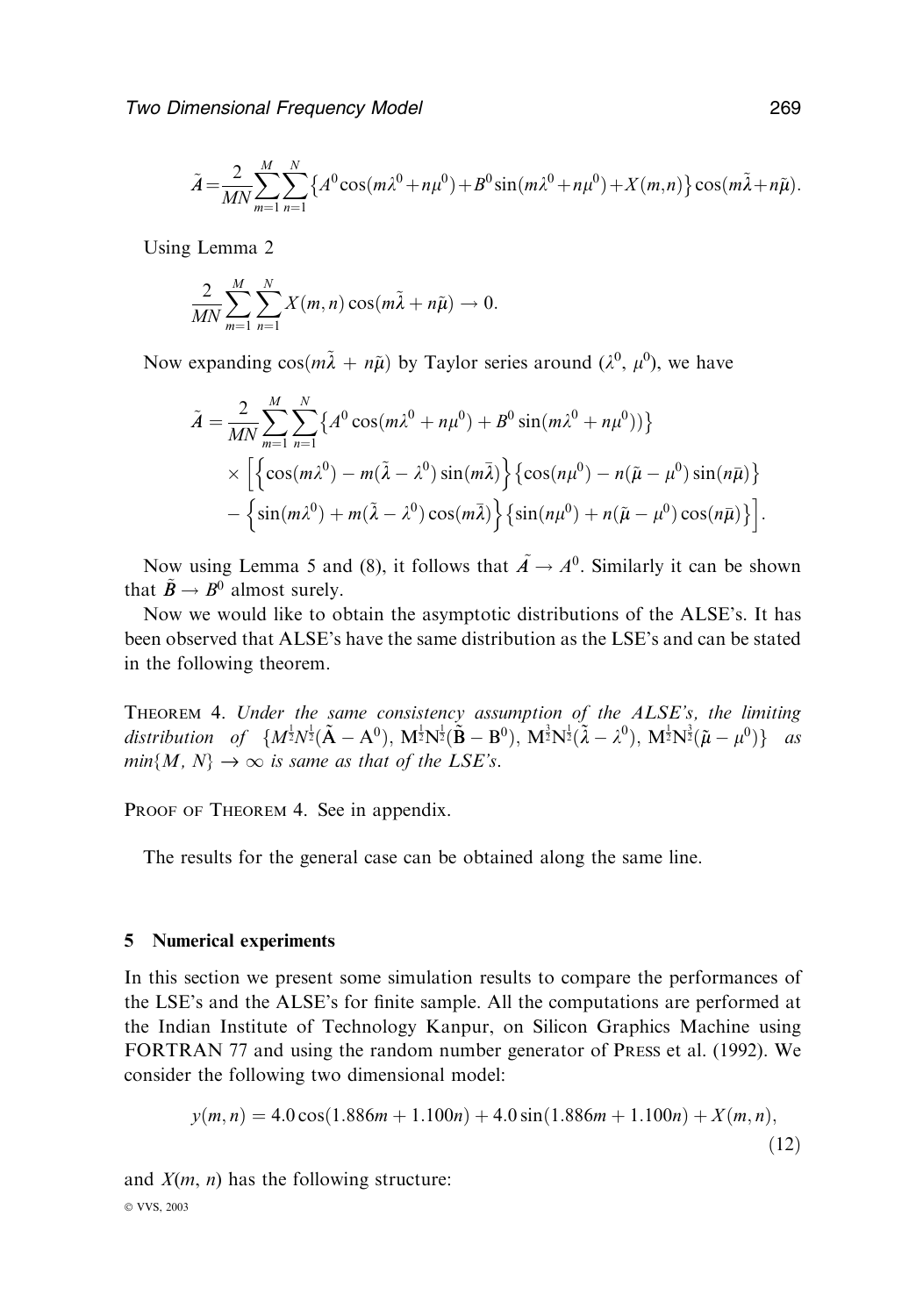$$
X(m,n) = e(m,n) + 0.25e(m-1,n) + 0.25e(m+1,n) + 0.25e(m,n-1) + 0.25e(m,n+1).
$$

Here  $e(m, n)$ 's are *i.i.d.* Gaussian random variables with mean zero and finite variance  $\sigma^2$  for  $M = N = 40$ . The stationary random field  $X(m, n)$  has that particular structure indicates that the error at the point  $(m, n)$  is equally influenced by the four equidistant points from the point  $(m, n)$ . We consider  $\sigma = 0.25, 0.50, 0.75$  and 1.00. For  $M = N = 40$  and for each  $\sigma$  we generate a data set from the model (12) and compute the LSE's and the ALSE's of A,B, $\lambda$  and  $\mu$ . We replicate the process and compute the average estimates and mean squared errors (MSE's) of all the parameters over five hundred replications. The asymptotic variances (AVAR's) in each case are also reported for comparison purposes. The results are presented in Table 1. The first row in Table 1 in the box  $\sigma = 0.25$  represents the average estimates of the LSE's and the second row represents the corresponding MSE's. The third row and the fourth row represent the corresponding results of the ALSE's. Finally the fifth row provides the asymptotic variances for the different parameters. Similarly the other boxes have the results for different  $\sigma$ 's. We also compute the 95% individual confidence intervals for all the parameters. Note that to compute the confidence intervals of the different parameters we need to estimate  $\sigma^2$  and c, as defined in (9). Although we can not estimate  $\sigma^2$  and c separately, it is possible to estimate  $\sigma^2 c$ , which is needed to compute the confidence intervals of the different parameters (see Theorem 2). By straight forward but lengthy calculation, it can be shown that

$$
\sigma^2 c = E\left(\frac{1}{MN}\left|\sum_{m=1}^M\sum_{n=1}^N X(m,n)e^{-i(m\lambda^0+n\mu^0)}\right|^2\right).
$$

We estimate  $\sigma^2 c$  by averaging the periodogram function over a window  $(-5, 5) \times (-5, 5)$  across the point estimate of  $(\lambda, \mu)$  as suggested by OUINN and THOMPSON (1991) similarly for one dimensional model. For each parameter we compute the 95% confidence interval and also the confidence length and we report the results of the coverage percentages and the average confidence lengths over five hundred replications. The results are reported in Table 2. In Table 2 corresponding to the box  $\sigma = 0.25$ , the first row represents the coverage percentages of the LSE's (LSEC) and the corresponding average confidence lengths (ALEN) are reported in the second row. Similarly the third row provides the coverage percentages of the ALSE's (ALEC) and the corresponding average confidence lengths are reported in the fourth row. In the fifth row we report the asymptotic theoretical confidence lengths (TLEN) obtained from Theorem 2. Similarly the results for different  $\sigma$ 's are presented in different boxes.

Some of the points are very clear from the entries in Table 1. It is observed that as  $\sigma$  increases the MSE's and biases of both the methods increase. It verifies the consistency properties of both the estimators. Biases are quite small even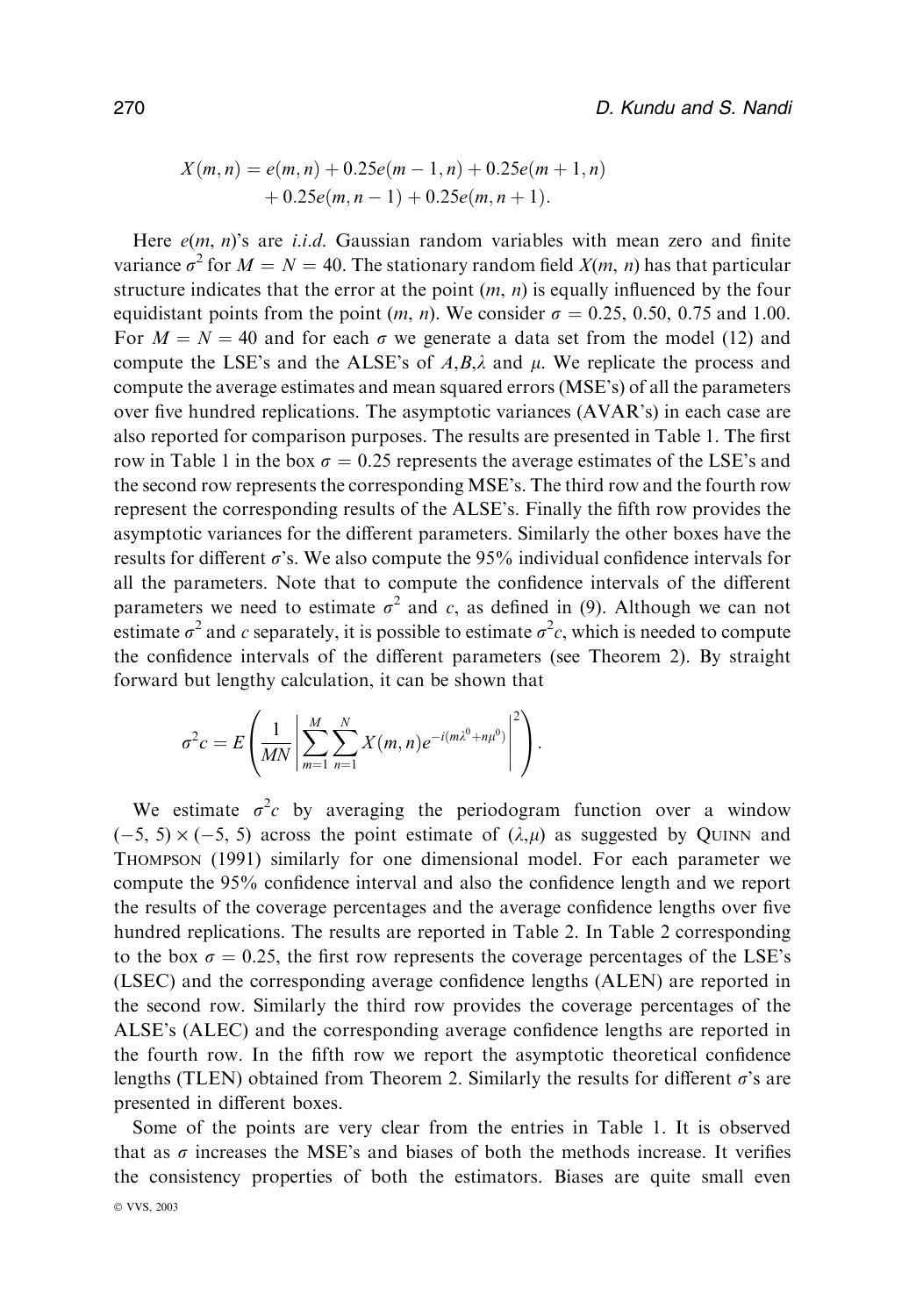| $\sigma$ |             | $\boldsymbol{A}$ | B             | λ             | $\mu$         |
|----------|-------------|------------------|---------------|---------------|---------------|
|          | LSE         | 3.999662         | 4.000973      | 1.100004      | 1.885716      |
|          | <b>MSE</b>  | 3.7595609e-04    | 3.4174215e-04 | 2.1142712e-08 | 2.0661711e-08 |
| 0.25     | <b>ALSE</b> | 3.998600         | 4.001786      | 1.100009      | 1.885722      |
|          | <b>MSE</b>  | 4.3035491E-04    | 3.9372378E-04 | 2.3548409E-08 | 2.2889141E-08 |
|          | <b>AVAR</b> | 3.5907235e-04    | 3.5907235e-04 | 2.1039394e-08 | 2.1039394e-08 |
|          | LSE         | 3.999281         | 4.001901      | 1.100008      | 1.885714      |
|          | <b>MSE</b>  | 1.5022277e-03    | 1.3646450e-03 | 8.4391715e-08 | 8.2922540e-08 |
| 0.50     | <b>ALSE</b> | 3.997061         | 4.003606      | 1.100015      | 1.885734      |
|          | <b>MSE</b>  | 1.6611648e-03    | 1.4794081e-03 | 9.0816705e-08 | 8.7569262e-08 |
|          | <b>AVAR</b> | 1.4362894e-03    | 1.4362894e-03 | 8.4157577e-08 | 8.4157577e-08 |
|          | <b>LSE</b>  | 3.998799         | 4.002835      | 1.100012      | 1.885716      |
|          | <b>MSE</b>  | 3.3719174e-03    | 3.0715072e-03 | 1.8970439e-07 | 1.8607695e-07 |
| 0.75     | <b>ALSE</b> | 3.995591         | 4.005254      | 1.100022      | 1.885742      |
|          | <b>MSE</b>  | 3.7347965e-03    | 3.3114690e-03 | 1.9989317e-07 | 1.9594113e-07 |
|          | <b>AVAR</b> | 3.2316511e-03    | 3.2316511e-03 | 1.8935457e-07 | 1.8935457e-07 |
|          | <b>LSE</b>  | 3.998390         | 4.003614      | 1.100016      | 1.885717      |
|          | <b>MSE</b>  | 5.9899781e-03    | 5.4539768e-03 | 3.3603939e-07 | 3.3173473e-07 |
| 1.00     | <b>ALSE</b> | 3.993906         | 4.007015      | 1.100030      | 1.885752      |
|          | <b>MSE</b>  | 6.5987734e-03    | 5.8453307e-03 | 3.5463844e-07 | 3.4791535e-07 |
|          | <b>AVAR</b> | 5.7451576e-03    | 5.7451576e-03 | 3.3663031e-07 | 3.3663031e-07 |

Table 1. The average estimates, their mean squared errors (MSE's) and the corresponding asymptotic variances (ASV's) for the least squares estimators (LSE's) and the approximate least squares estimators (ALSE's) of the different parameters when  $M - N - 40$ .

when  $\sigma = 1$ . At  $M = N = 0$ , the LSE's and the ALSE's behave almost in an identical manner. MSE's of both methods are quite close to the corresponding asymptotic variances. It seems the asymptotic results can be used quite effectively for making finite sample inferences. From Table 2, it is observed that the LSE's and ALSE's behave in an almost identical manner in constructing confidence intervals also, i.e. their coverage percentages and the average confidence lengths are almost the same and they are quite close to the nominal level. The coverage percentages do not change much as  $\sigma$  changes. It is observed that the asymptotic confidence lengths are quite close to the average confidence lengths for different values of  $\sigma$  and for both the methods. It indicates that the estimate of  $\sigma^2 c$  is also reasonable. Now let us compare the computational complexities of the LSE's and the ALSE's. Note that the LSE's involve a  $2p$  dimensional search whereas the ALSE's involve  $p$ , 2 dimensional search. Therefore, for small  $p$  they are almost equal but for large  $p$ , LSE's are more computationally intensive than the ALSE's. Comparing all the points we recommend the use of ALSE's for all practical purposes.

Now we use the LSE's and the ALSE's to estimate the textures presented in Figure 1 from the noisy textures presented in Figure 2. Assuming that we do not have any idea about  $p$ , first we plot the periodogram function of the noisy data. It is presented in Figure 3. From Figure 3, it is clear that p should be 1. Assuming  $p = 1$ , we obtain the LSE's and the ALSE's of the different parameters. The estimates are given in © VVS, 2003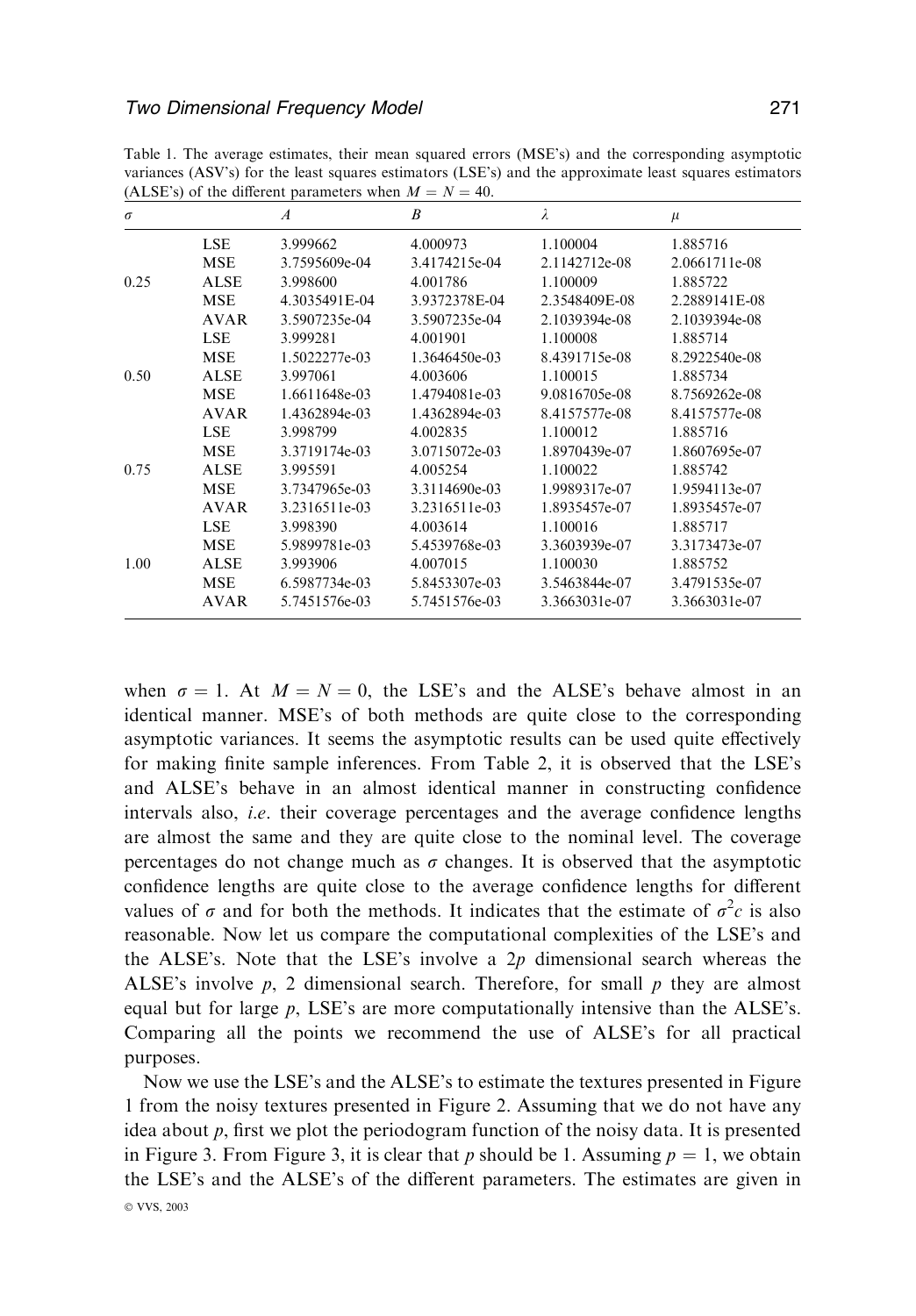| $\sigma$ |             | $\boldsymbol{A}$ | $\boldsymbol{B}$ | λ             | $\mu$         |
|----------|-------------|------------------|------------------|---------------|---------------|
|          | <b>LSEC</b> | 0.9600           | 0.9580           | 0.9580        | 0.9500        |
|          | <b>ALEN</b> | 7.6987691e-02    | 7.6968186e-02    | 5.8918993e-04 | 5.8918993e-04 |
| 0.25     | <b>ALEC</b> | 0.9260           | 0.9500           | 0.9320        | 0.9460        |
|          | <b>ALEN</b> | 7.6894447e-02    | 7.6848142e-02    | 5.8839534e-04 | 5.8839534e-04 |
|          | <b>TLEN</b> | 7.4280880e-02    | 7.4280880e-02    | 5.6859455e-04 | 5.6859455e-04 |
|          | <b>LSEC</b> | 0.9560           | 0.9580           | 0.9580        | 0.9480        |
|          | <b>ALEN</b> | 0.1537375        | 0.1536600        | 1.1763248e-03 | 1.1763248e-03 |
| 0.50     | <b>ALEC</b> | 0.9440           | 0.9460           | 0.9440        | 0.9620        |
|          | <b>ALEN</b> | 0.1535441        | 0.1533550        | 1.1745027e-03 | 1.1745027e-03 |
|          | <b>TLEN</b> | 0.1485618        | 0.1485618        | 1.1371891e-03 | 1.1371891e-03 |
|          | <b>LSEC</b> | 0.9560           | 0.9580           | 0.95800       | 0.9480        |
|          | <b>ALEN</b> | 0.2305649        | 0.2303855        | 1.7638098e-03 | 1.7638098e-03 |
| 0.75     | <b>ALEC</b> | 0.9420           | 0.9520           | 0.9480        | 0.9560        |
|          | <b>ALEN</b> | 0.2302901        | 0.2298715        | 1.7609874e-03 | 1.7609874e-03 |
|          | <b>TLEN</b> | 0.2228426        | 0.2228426        | 1.7057837e-03 | 1.7057837e-03 |
|          | <b>LSEC</b> | 0.9540           | 0.9580           | 0.9580        | 0.9480        |
|          | <b>ALEN</b> | 0.3074149        | 0.3071044        | 2.3512922e-03 | 2.3512922e-03 |
| 1.00     | <b>ALEC</b> | 0.9380           | 0.9520           | 0.9440        | 0.9540        |
|          | <b>ALEN</b> | 0.3070986        | 0.3063367        | 2.3474980e-03 | 2.3474980e-03 |
|          | <b>TLEN</b> | 0.2971235        | 0.2971235        | 2.2743782e-03 | 2.2743782e-03 |

Table 3. The corresponding 95% confidence bands are also provided within brackets in each case. The estimated textures are presented in Figures 4 (using LSE's) and 5 (using ALSE's). Even in the presence of high noise both the estimators are quite good in extracting true textures.

# 6 Conclusions

In this paper we consider the general two dimensional frequency model which was originally discussed in MANDREKAR and ZHANG (1995). We consider the estimation of the unknown parameters under the assumptions of additive stationary errors. The assumptions are somewhat different from those of MANDREKAR and ZHANG (1995) and they are a natural generalization from the one dimensional model (see HANNAN, 1971; WALKER, 1971; KUNDU, 1997) to the two dimensional one. Moreover the amplitude estimators provided by MANDREKAR and ZHANG (1995) are not consistent, although the estimators we have proposed are consistent and their asymptotic distributions are also obtained. It is observed that the asymptotic results can be used to draw small sample inference. Our results generalize many one and two dimensional results to their most general form. Note that we have not considered the estimation of p. In practice it is a very important problem. Two dimensional plot of the periodogram function gives some idea about the number of components present, © VVS, 2003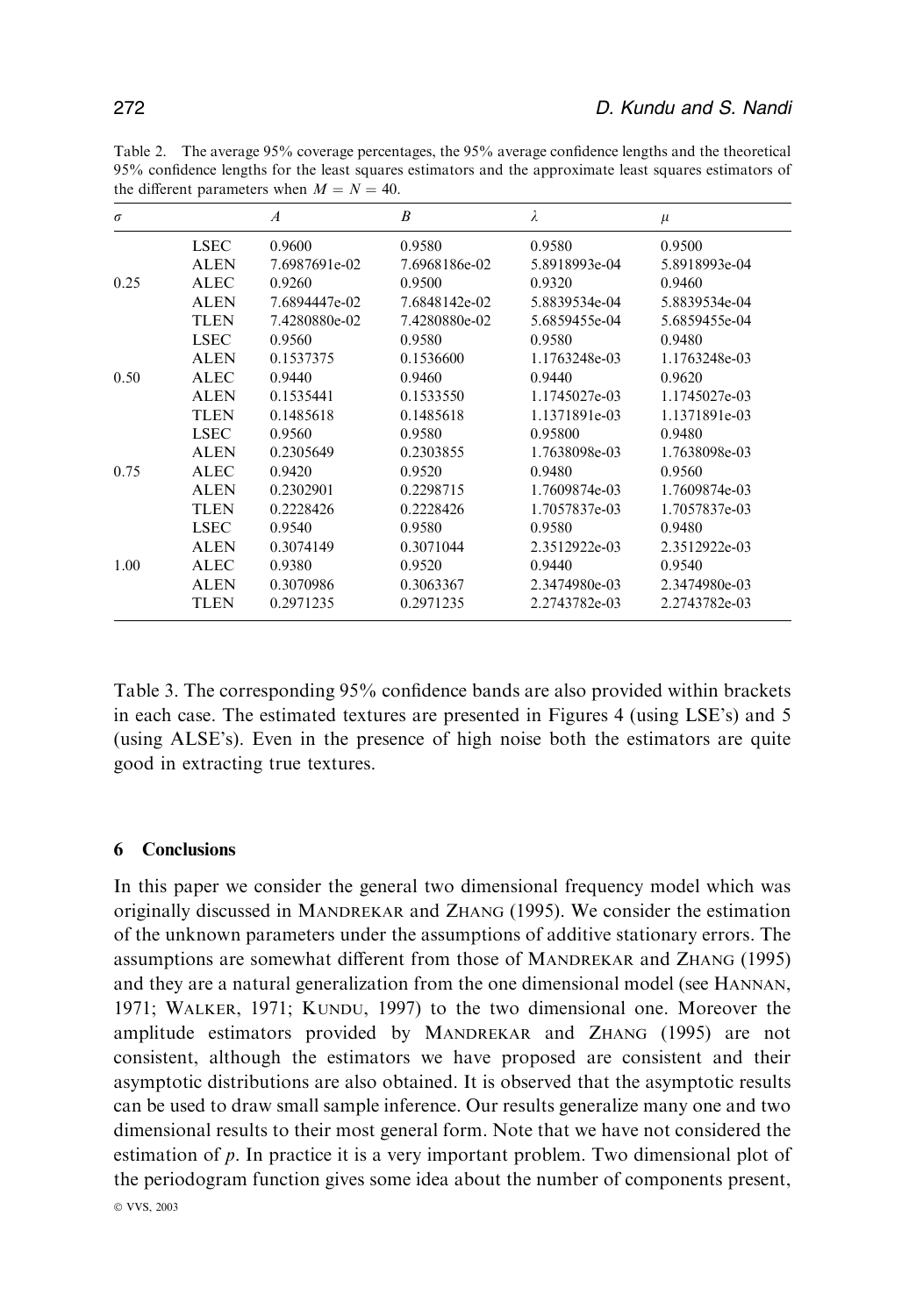as we observed while analyzing the simulated textures in section 5. Some Information Theoretic Criteria may be used to estimate p. More work is needed in this direction.

Now we would like to make some connections between our work and some of the work in the field of statistical signal processing. The two dimensional exponential model has the following form:

$$
y(m,n) = \sum_{k=1}^{p} A_k e^{i(m\lambda_k + n\mu_k)} + Z(m,n).
$$
 (13)

Here  $Z(m, n)$ 's are complex valued mean zero random variables. The two dimensional exponential signal plays an important role in statistical signal processing, see for example the book of KAY (1988). RAO, ZHAO and ZHOU (1994) first obtained the asymptotic properties of the LSE's of a similar model under the assumptions that  $Z(m, n)$ 's are *i.i.d.* complex valued Gaussian random variables and it was generalized by KUNDU and MITRA  $(1996a)$  for any *i.i.d.* random variables with mean zero and finite variance. Our results can be used to generalize the results for the model (13), when  $Z(m, n)$ 's are from a stationary process. The work is in progress in that direction.



Fig. 3. The plot of the 2-D periodogram function of the data plotted in Figure 1.

| Parameters        | LSE.                          | <b>ALSE</b>                   |  |
|-------------------|-------------------------------|-------------------------------|--|
| $A = 3.0$         | 3.000933 (2.950178, 3.051687) | 2.998732 (2.944025, 3.053439) |  |
| $B = 3.0$         | 2.998315 (2.947527, 3.049103) | 3.005226 (2.950608, 3.059845) |  |
| $\lambda = 1.885$ | 1.884993 (1.884786, 1.885200) | 1.885004 (1.884781, 1.885227) |  |
| $\mu = 2.827$     | 2.827001 (2.826794, 2.827208) | 2.827011 (2.826788, 2.827234) |  |

Table 3. The LSEs and the ALSEs of the simulated data plotted in Figure 1.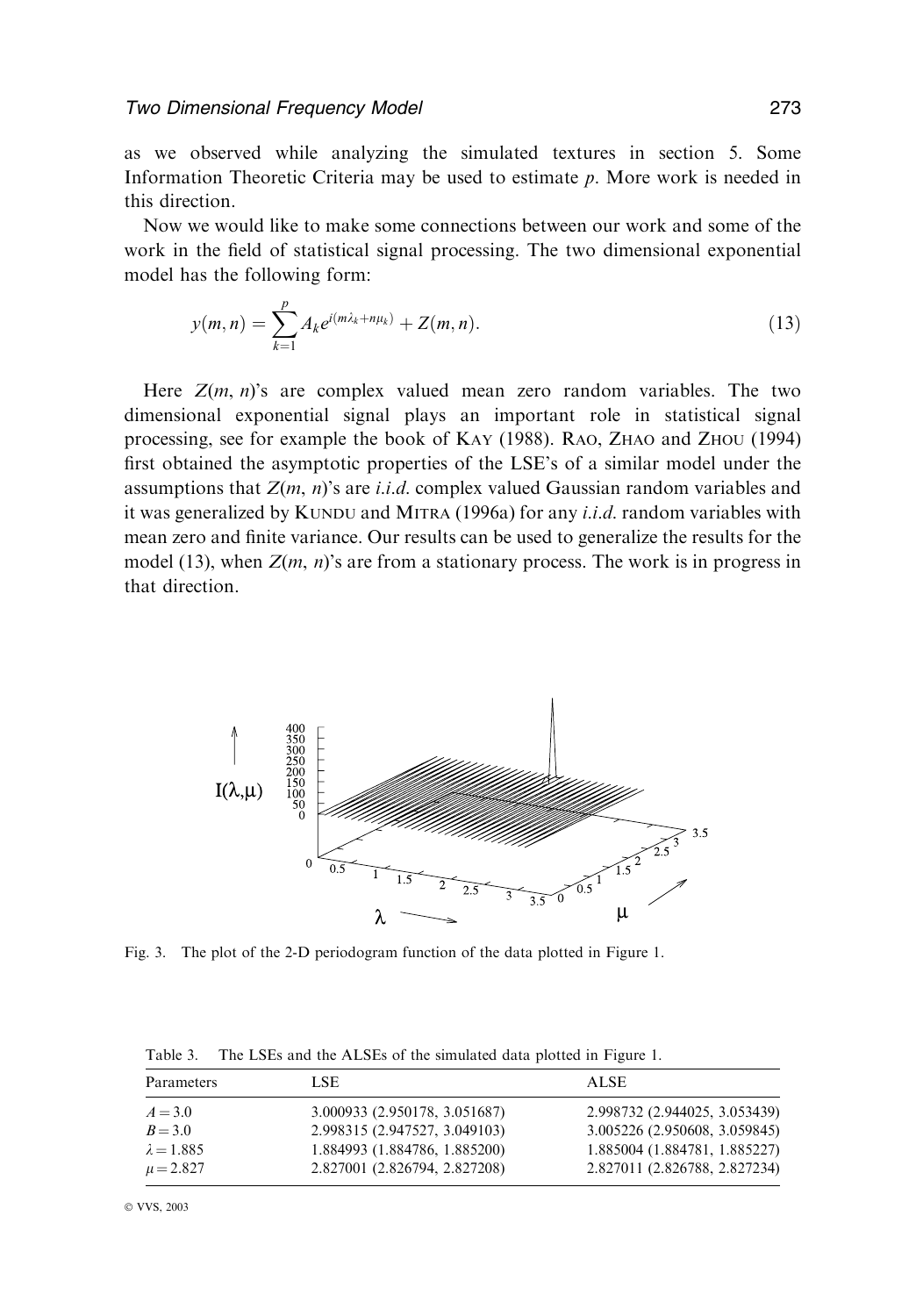

Fig. 4. Image plot of estimated data using LSE's of the parameters.



Fig. 5. Image plot of estimated data using ALSE's of the parameters.

# Acknowledgments

The authors would like to thank two referees and one associate editor for some very constructive suggestions. The authors would also like to thank the editor Professor Philip Hans Franses for his encouragement.

## Appendix

PROOF OF LEMMA 1: Let us denote  $\hat{\theta} = (\hat{A}, \hat{B}, \hat{\lambda}, \hat{\mu})$  as  $\hat{\theta}_{MN} = (\hat{A}_{MN}, \hat{B}_{MN}$  $\hat{\lambda}_{MN}$ ,  $\hat{\mu}_{MN}$ ), in this particular case, because  $\hat{\theta}$  depends on M and N. Suppose  $\hat{\theta}_{MN}$ does not converge to  $\theta^0$  almost surely (a.s.) as  $min\{M, N\}$  tends to  $\infty$ , then either

Case I: For all subsequences  $\{M_k, N_k\}$  of  $\{M, N\}$ ,  $|\hat{A}_{M_kN_k} + \hat{B}_{M_kN_k}| \to \infty$ , or © VVS, 2003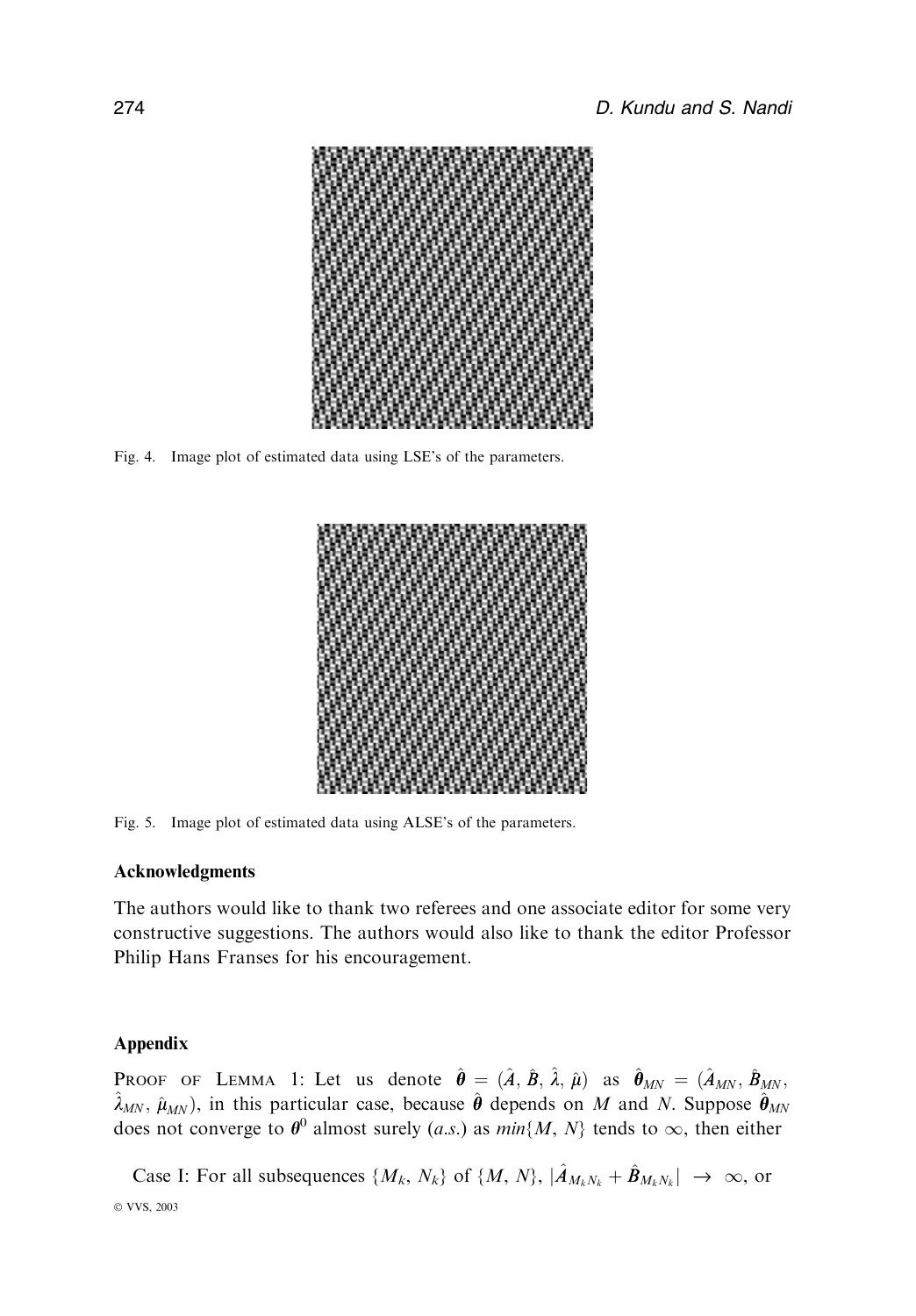Case II: There exists a  $C > 0$ , a  $K < \infty$  and a subsequence  $\{M_k, N_k\}$  of  $\{M, N\}$ such that  $\hat{\theta}_{M_kN_k} \in S_{C, K}$  for all  $k = 1, 2,...$ .

As  $\hat{\theta}_{M_kN_k}$  is the LSE of  $\theta^0$  when  $M = M_k$  and  $N = N_k$ , so

$$
Q_{M_kN_k}(\hat{\boldsymbol{\theta}}_{M_kN_k})-Q_{M_kN_k}(\boldsymbol{\theta}^0)\leqslant 0.
$$
\n(14)

Now observe that as  $k \to \infty$ , for Case I

$$
\frac{1}{M_k N_k} Q_{M_k N_k}(\hat{\boldsymbol{\theta}}_{M_k N_k}) \to \infty \text{ and } (15)
$$

$$
\frac{1}{M_k N_k} Q_{M_k N_k}(\boldsymbol{\theta}^0) \to \text{a finite positive constant.}
$$
 (16)

(15) and (16) contradict (14) for large  $M_k$  and  $N_k$ . For Case II, since (5) is true, it contradicts (14), therefore,

$$
\hat{\boldsymbol{\theta}}_{MN} \rightarrow \boldsymbol{\theta}^0 \quad a.s.
$$

PROOF OF LEMMA 2: Observe that

$$
\sup_{\alpha,\beta} \frac{1}{MN} \left| \sum_{m=1}^{M} \sum_{n=1}^{N} X(m,n) e^{i(mx+n\beta)} \right|
$$
  
= 
$$
\sup_{\alpha,\beta} \frac{1}{MN} \left| \sum_{m=1}^{M} \sum_{n=1}^{N} \sum_{j=-\infty}^{\infty} \sum_{k=-\infty}^{\infty} a(j,k) e(m-j,n-k) e^{i(mx+n\beta)} \right|
$$
  

$$
\leq \frac{1}{MN} \sum_{j=-\infty}^{\infty} \sum_{k=-\infty}^{\infty} |a(j,k)| \sup_{\alpha,\beta} \left| \sum_{m=1}^{M} \sum_{n=1}^{N} e(m-j,n-k) e^{i(mx+n\beta)} \right|.
$$

Therefore,

$$
E\left(\sup_{\alpha,\beta}\frac{1}{MN}\left|\sum_{m=1}^{M}\sum_{n=1}^{N}X(m,n)e^{i(mx+n\beta)}\right|\right)
$$
  
\n
$$
\leq E\left(\frac{1}{MN}\sum_{j=-\infty}^{\infty}\sum_{k=-\infty}^{\infty}|a(j,k)|\sup_{\alpha,\beta}\left|\sum_{m=1}^{M}\sum_{n=1}^{N}e(m-j,n-k)e^{i(mx+n\beta)}\right|\right)
$$
  
\n
$$
\leq \frac{1}{MN}\sum_{j=-\infty}^{\infty}\sum_{k=-\infty}^{\infty}|a(j,k)|E\left(\sup_{\alpha,\beta}\left|\sum_{m=1}^{M}\sum_{n=1}^{N}e(m-j,n-k)e^{i(mx+n\beta)}\right|\right)
$$
  
\n
$$
\leq \sum_{j=-\infty}^{\infty}\sum_{k=-\infty}^{\infty}|a(j,k)|\frac{1}{MN}\left\{E\left(\sup_{\alpha,\beta}\left|\sum_{m=1}^{M}\sum_{n=1}^{N}e(m-j,n-k)e^{i(mx+n\beta)}\right|^{2}\right)\right\}^{\frac{1}{2}}.
$$
\n(17)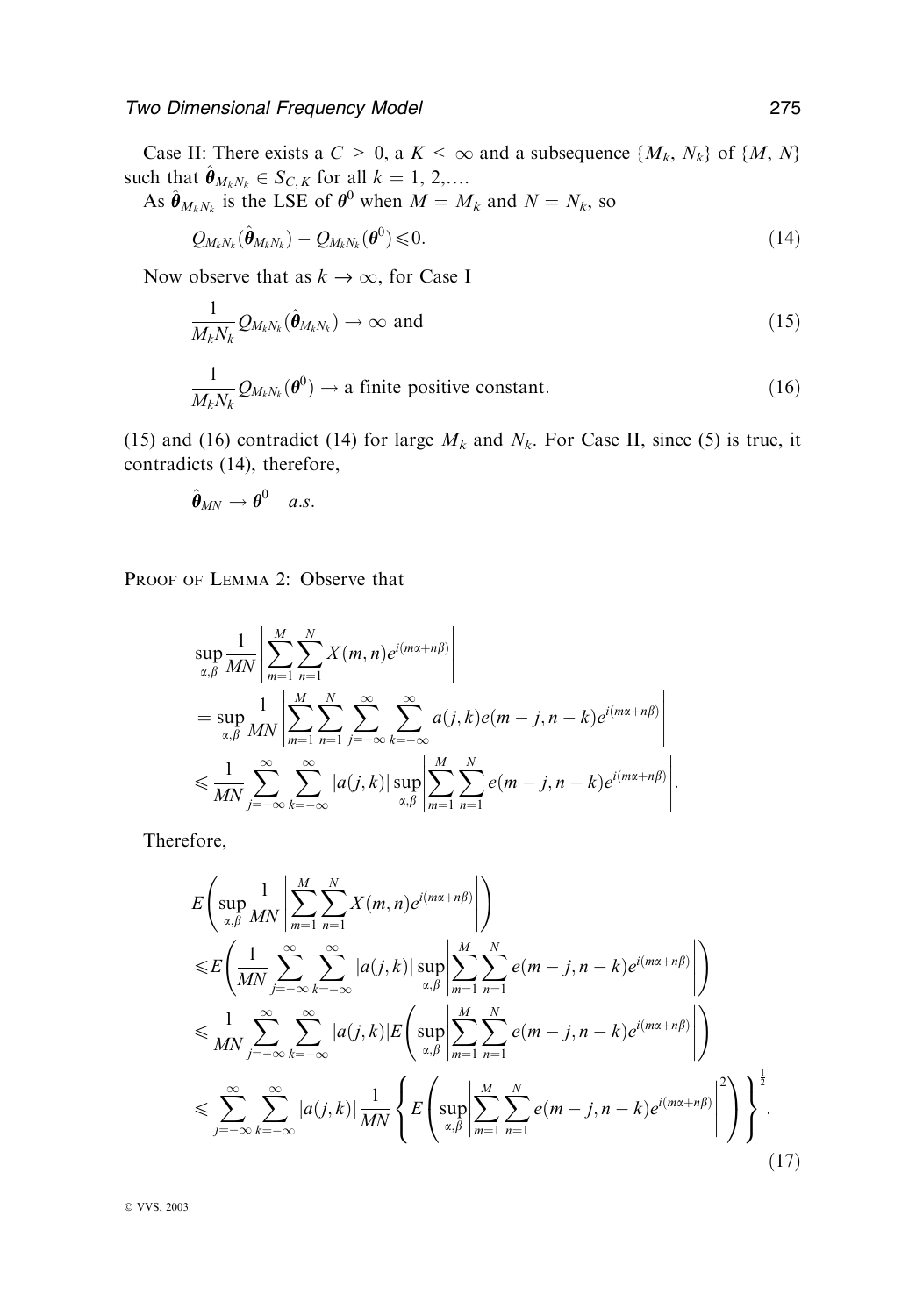Now consider

$$
\frac{1}{MN}\left\{E\left(\sup_{\alpha,\beta}\left|\sum_{m=1}^{M}\sum_{n=1}^{N}e(m-j,n-k)e^{i(m\alpha+n\beta)}\right|^{2}\right)\right\}^{\frac{1}{2}}\right\}
$$
\n
$$
=\frac{1}{MN}\left[E\sup_{\alpha,\beta}\left\{\left(\sum_{m=1}^{M}\sum_{n=1}^{N}e(m-j,n-k)\cos(m\alpha+n\beta)\right)^{2}\right\}^{2}\right\}
$$
\n
$$
+\left(\sum_{m=1}^{M}\sum_{n=1}^{N}e(m-j,n-k)\sin(m\alpha+n\beta)\right)^{2}\right\}^{\frac{1}{2}}
$$
\n
$$
\leq \frac{1}{MN}\left(E\sup_{\alpha,\beta}\left(\sum_{m=1}^{M}\sum_{n=1}^{N}e(m-j,n-k)\cos(m\alpha+n\beta)\right)^{2}\right)
$$
\n
$$
+E\sup_{\alpha,\beta}\left(\sum_{m=1}^{M}\sum_{n=1}^{N}e(m-j,n-k)\sin(m\alpha+n\beta)\right)^{2}\right)^{\frac{1}{2}}.
$$
\n(18)

Using the one dimensional result of KUNDU (1997, page 225) it follows that the right hand side of (18) is of the order

$$
\frac{1}{MN}\left( MN + (MN)^{\frac{3}{2}}\right)^{\frac{1}{2}} = (MN)^{-\frac{1}{4}}.
$$

Therefore, the right hand side of (17) is also  $O(MN)^{-1/4}$ . Now observe that if we take any subsequence  $\{(MN)\}^{\delta}$  of  $\{MN\}$ , where  $\delta > 4$ , then the right hand side of (17) is summable over that subsequence. Let us take in particular  $\delta = 5$ . Therefore, by using Chebyshev's inequality we can say that

$$
\sup_{\alpha,\beta}\frac{1}{(MN)^5}\left|\sum_{m=1}^{M^5}\sum_{n=1}^{N^5}X(m,n)e^{i(mx+n\beta)}\right|\to 0 \quad \text{a.s.}
$$

as  $min\{M, N\} \rightarrow \infty$ . Now consider

$$
\sup_{\alpha,\beta} \sup_{M^5 < R \le (M+1)^5} \left| \frac{1}{(MN)^5} \sum_{m=1}^R \sum_{n=1}^S X(m,n) e^{i(m\alpha+n\beta)} - \frac{1}{(MN)^5} \sum_{m=1}^N \sum_{n=1}^N X(m,n) e^{i(m\alpha+n\beta)} \right|
$$
\n
$$
\le \frac{1}{(MN)^5} \sup_{\alpha,\beta} \sup_{M^5 < R \le (M+1)^5} \left| \sum_{m=1}^{M^5} \sum_{n=N^5+1}^S X(m,n) e^{i(m\alpha+n\beta)} \right|
$$
\n
$$
+ \frac{1}{(MN)^5} \sup_{\alpha,\beta} \sup_{M^5 < R \le (M+1)^5} \left| \sum_{m=M^5+1}^R \sum_{n=1}^N X(m,n) e^{i(m\alpha+n\beta)} \right|
$$
\n
$$
+ \frac{1}{(MN)^5} \sup_{\alpha,\beta} \sup_{M^5 < R \le (M+1)^5} \left| \sum_{m=M^5+1}^R \sum_{n=1}^N X(m,n) e^{i(m\alpha+n\beta)} \right|
$$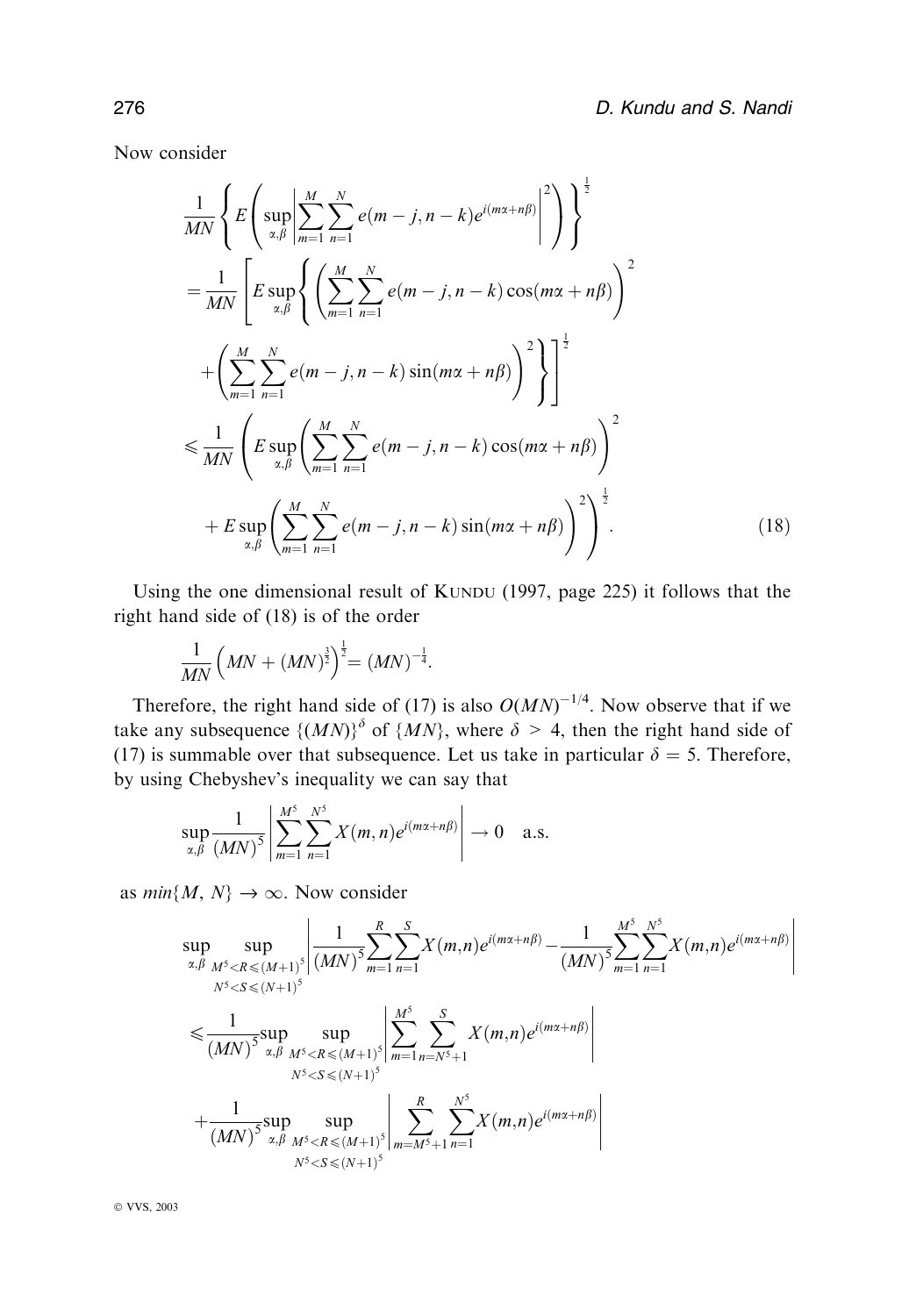$$
+\frac{1}{(MN)^{5}}\sup_{\alpha,\beta}\sup_{M^{5}  
\n
$$
\leq \sup_{N^{5}  
\n
$$
+\sup_{M^{5}  
\n
$$
+\frac{1}{(MN)^{5}}\sup_{\alpha,\beta}\sup_{M^{5}
$$
$$
$$
$$

Now consider the first term

$$
\sup_{N^5 < S \le (N+1)^5} \frac{1}{N^5} \sum_{n=N^5+1}^{S} |Y(m,n)| \le \frac{1}{N^5} \sum_{n=N^5+1}^{(N+1)^5} |Y(m,n)|
$$

where  $|Y(m, n)| = \sup_{\alpha} \left| \frac{1}{M^5} \right|$  $\frac{1}{M^5} \sum_{m=1}^{M^5} X(m,n) e^{im\alpha}$  . It is shown in KUNDU and GUPTA (2000) that

$$
E(|Y(m, n)|) = O(M^{-\frac{5}{4}}).
$$

Therefore,

$$
E\left(\frac{1}{N^5}\sum_{n=N^5+1}^{(N+1)^5} |Y(m,n)|\right) \leq O(N^{-2}M^{-\frac{5}{4}}).
$$

Therefore, it converges to 0 almost surely. Similarly the second term also goes to 0. Consider the third term

$$
\frac{1}{(MN)^5} \sup_{\alpha, \beta} \sup_{\substack{M^5 < R \le (M+1)^5 \\ N^5 < S \le (N+1)^5}} \left| \sum_{m=M^5+1}^R \sum_{n=N^5+1}^S X(m, n) e^{i(mx+n\beta)} \right|
$$
\n
$$
\le \frac{1}{(MN)^5} \sum_{m=M^5+1}^{(M+1)^5} \sum_{n=N^5+1}^{(N+1)^5} |X(m, n)|.
$$

Therefore, the mean squared error of the third term is  $O((MN)^{-2})$ . So the third term converges to zero almost surely. That proves the lemma.

PROOF OF THEOREM 1: Let us write

$$
\frac{1}{MN}\left[\mathcal{Q}_{MN}(\boldsymbol{\theta})-\mathcal{Q}_{MN}(\boldsymbol{\theta}^0)\right]=f_{MN}(\boldsymbol{\theta})+g_{MN}(\boldsymbol{\theta})\quad(\text{say}),
$$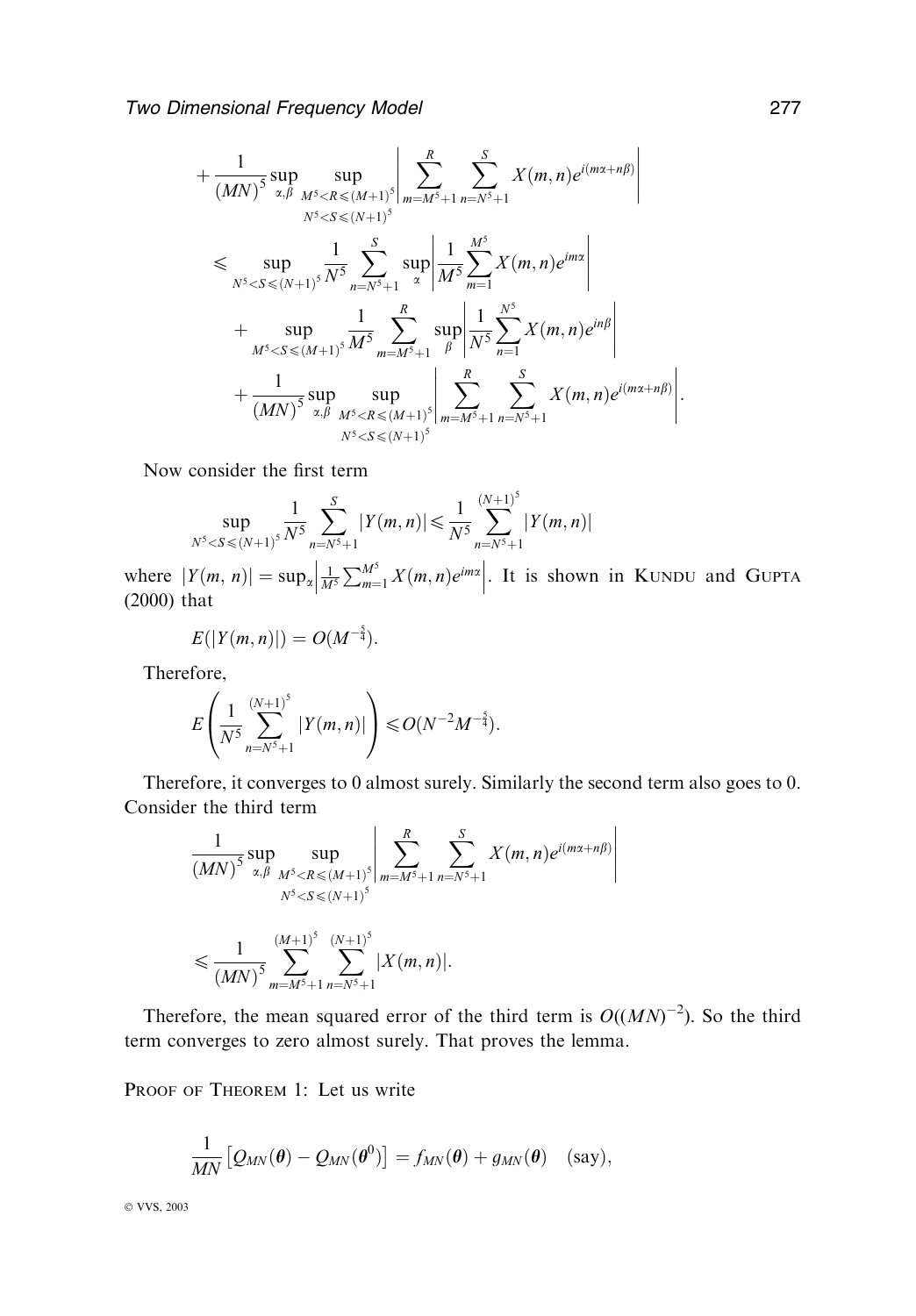where  $f_{MN}(\theta) = \frac{1}{MN} \times$ 

$$
\sum_{m=1}^{M} \sum_{n=1}^{N} \left[ A^{0} \cos(m\lambda^{0} + n\mu^{0}) + B^{0} \sin(m\lambda^{0} + n\mu^{0}) - A \cos(m\lambda + n\mu) - B \sin(m\lambda + n\mu) \right]^{2}
$$

and  $g_{MN}(\boldsymbol{\theta}) = \frac{2}{MN} \times$ 

$$
\sum_{m=1}^{M} \sum_{n=1}^{N} X(m,n) \left[ A^0 \cos(m\lambda^0 + n\mu^0) + B^0 \sin(m\lambda^0 + n\mu^0) - A \cos(m\lambda + n\mu) - B \sin(m\lambda + n\mu) \right].
$$

Re-write the set  $S_{C, K}$  as

$$
S_{C,K} = A_C \cup B_C \cup \Lambda_C \cup M_C,
$$

where

$$
A_C = \{ \theta : \theta = (A, B, \lambda, \mu), |A - A^0| \geq C, |A| \leq K, |B| \leq K \},
$$
  
\n
$$
B_C = \{ \theta : \theta = (A, B, \lambda, \mu), |B - B^0| \geq C, |A| \leq K, |B| \leq K \},
$$
  
\n
$$
\Lambda_C = \{ \theta : \theta = (A, B, \lambda, \mu), | \lambda - \lambda^0| \geq C, |A| \leq K, |B| \leq K \},
$$
  
\n
$$
M_C = \{ \theta : \theta = (A, B, \lambda, \mu), | \mu - \mu^0| \geq C, |A| \leq K, |B| \leq K \}.
$$

So

$$
\lim_{\theta \in A_C} \inf_{M_N} f_{MN}(\theta) = \lim_{\theta \in A_C} \inf_{M_N} \sum_{m=1}^{M} \sum_{n=1}^{N} \left[ A^0 \cos(m\lambda^0 + n\mu^0) + B^0 \sin(m\lambda^0 + n\mu^0) \right]
$$
  
\n
$$
-A \cos(m\lambda + n\mu) - B \sin(m\lambda + n\mu) \Big]^2
$$
  
\n
$$
= \lim_{\theta \in A_C} \inf_{M_N} \left[ \sum_{m=1}^{M} \sum_{n=1}^{N} \left( A^0 \cos(m\lambda^0 + n\mu^0) - A \cos(m\lambda + n\mu) \right)^2 \right]
$$
  
\n
$$
+ \sum_{m=1}^{M} \sum_{n=1}^{N} \left( B^0 \sin(m\lambda^0 + n\mu^0) - B \sin(m\lambda + n\mu) \right)^2
$$
  
\n
$$
+ 2 \sum_{m=1}^{M} \sum_{n=1}^{N} \left( A^0 \cos(m\lambda^0 + n\mu^0) - A \cos(m\lambda + n\mu) \right)
$$
  
\n
$$
\times \left( B^0 \sin(m\lambda^0 + n\mu^0) - B \sin(m\lambda + n\mu) \right)
$$
  
\n
$$
= \lim_{|A - A^0| \ge C} \inf_{M_N} \sum_{m=1}^{M} \sum_{n=1}^{N} \left[ A^0 \cos(m\lambda^0 + n\mu^0) - A \cos(m\lambda^0 + n\mu^0) \right]^2
$$
  
\n
$$
\ge \frac{1}{2} C^2 > 0 \text{ a.s.}
$$

Similarly it can be proved for  $B_C$ ,  $A_C$  and  $M_C$ . Thus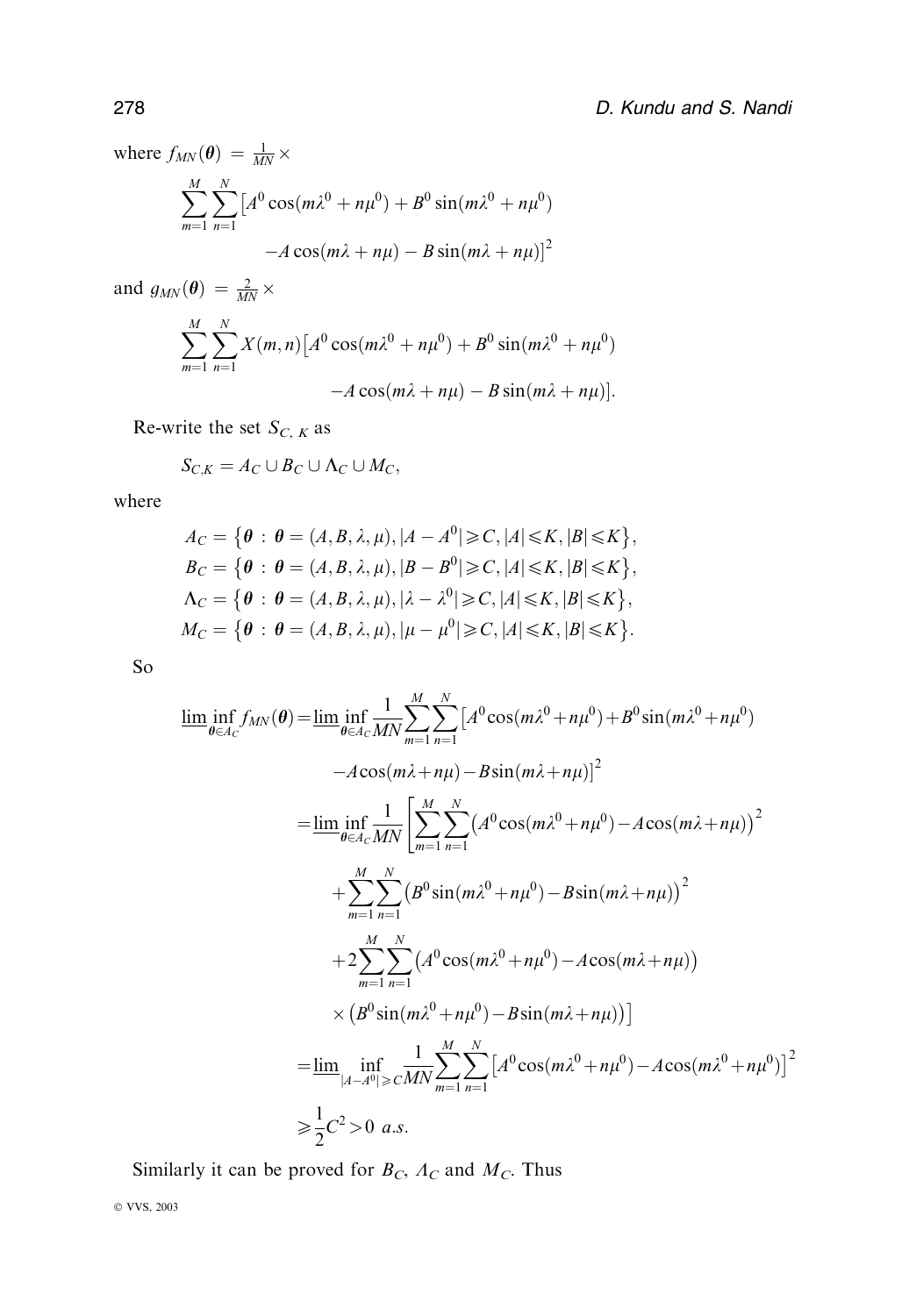$$
\underline{\lim}_{\theta \in S_{C,K}} f_{MN}(\theta) > 0 \quad a.s.
$$

Using Lemma 2, it follows that

$$
\lim_{M,N\to\infty}\sup_{\theta}g_{MN}(\theta)\to 0 \quad a.s.
$$

Since

$$
\underline{\lim}_{\theta \in S_{C,K}} \frac{1}{MN} \left[ Q_{MN}(\theta) - Q_{MN}(\theta^0) \right] > 0 \quad a.s.,
$$

using Lemma 1, Theorem 1 follows.

PROOF OF LEMMA 5: Let us denote  $I'(\omega)$  as the 2  $\times$  1 first derivative matrix and  $I''(\omega)$ as the  $2 \times 2$  second derivative matrix of  $I(\omega)$ . Using the multivariate Taylor series expansion of  $I'(\tilde{\omega})$  around  $\omega^0$  yields;

$$
I'(\tilde{\omega}) - I'(\omega^0) = (\tilde{\omega} - \omega^0)I''(\bar{\omega}),
$$

where  $\bar{\boldsymbol{\omega}}$  is a point between  $\tilde{\boldsymbol{\omega}}$  and  $\boldsymbol{\omega}^0$ . Since,  $\mathbf{I}'(\tilde{\boldsymbol{\omega}}) = 0$ , we have

$$
(\tilde{\boldsymbol{\omega}} - \boldsymbol{\omega}^0) \mathbf{D}_1^{-1} = -\left[\frac{1}{MN} \mathbf{I}'(\boldsymbol{\omega}^0) \mathbf{D}_1\right] \left[\frac{1}{MN} \mathbf{D}_1 \mathbf{I}''(\bar{\boldsymbol{\omega}}) \mathbf{D}_1\right]^{-1}.
$$

Let us consider the elements of  $\frac{1}{MN} \mathbf{I}'(\boldsymbol{\omega}^0) \mathbf{D}_1$ .

$$
\frac{\partial I(\omega^{0})}{\partial \lambda} \frac{1}{M^{2}N} \n= \frac{2}{M^{3}N^{2}} \Biggl\{ \sum_{m=1}^{M} \sum_{n=1}^{N} y(m,n) \cos(m\lambda^{0} + n\mu^{0}) \Biggr\} \Biggl\{ - \sum_{m=1}^{M} \sum_{n=1}^{N} m y(m,n) \sin(m\lambda^{0} + n\mu^{0}) \Biggr\} \n+ \frac{2}{M^{3}N^{2}} \Biggl\{ \sum_{m=1}^{M} \sum_{n=1}^{N} y(m,n) \sin(m\lambda^{0} + n\mu^{0}) \Biggr\} \Biggl\{ \sum_{m=1}^{M} \sum_{n=1}^{N} m y(m,n) \cos(m\lambda^{0} + n\mu^{0}) \Biggr\} \n= 2 \Biggl[ \frac{1}{MN} \sum_{m=1}^{M} \sum_{n=1}^{N} \Biggl\{ A^{0} \cos(m\lambda^{0} + n\mu^{0}) + B^{0} \sin(m\lambda^{0} + n\mu^{0}) + X(m,n) \Biggr\} \cos(m\lambda^{0} + n\mu^{0}) \Biggr] \n\times \Biggl[ - \frac{1}{M^{2}N} \sum_{m=1}^{M} \sum_{n=1}^{N} m \Biggl\{ A^{0} \cos(m\lambda^{0} + n\mu^{0}) + B^{0} \sin(m\lambda^{0} + n\mu^{0}) + X(m,n) \Biggr\} \sin(m\lambda^{0} + n\mu^{0}) \Biggr] \n+ 2 \Biggl[ \frac{1}{MN} \sum_{m=1}^{M} \sum_{n=1}^{N} \Biggl\{ A^{0} \cos(m\lambda^{0} + n\mu^{0}) + B^{0} \sin(m\lambda^{0} + n\mu^{0}) + X(m,n) \Biggr\} \sin(m\lambda^{0} + n\mu^{0}) \Biggr] \n\times \Biggl[ \frac{1}{M^{2}N} \sum_{m=1}^{M} \sum_{n=1}^{N} m \Biggl\{ A^{0} \cos(m\lambda^{0} + n\mu^{0}) + B^{0} \sin(m\lambda^{0} + n\mu^{0}) + X(m,n) \Biggr\} \cos(m\lambda^{0} + n\mu^{0}) \Biggr]
$$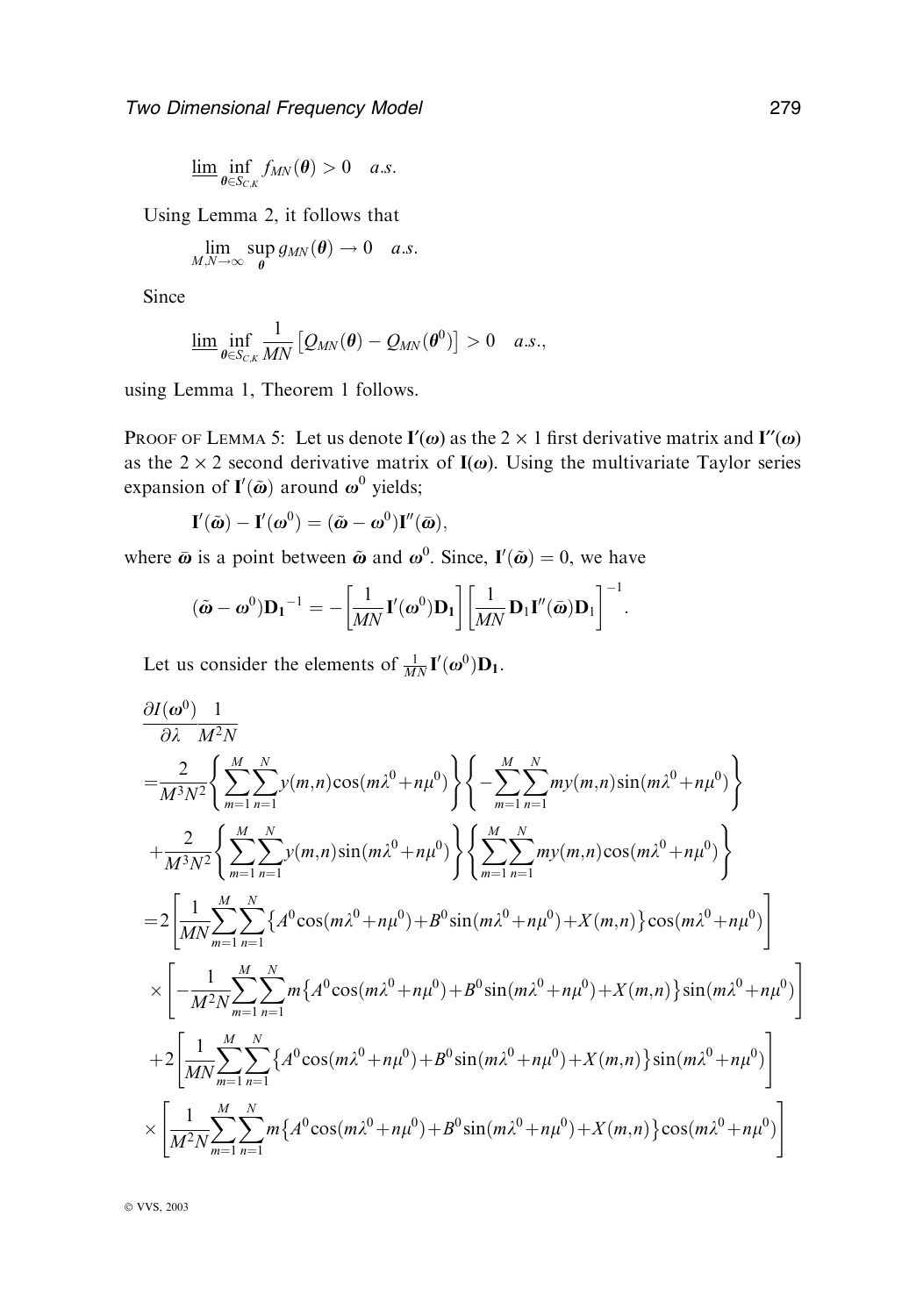$$
\rightarrow -2.A^{0}.\frac{1}{2}.B^{0}.\frac{1}{4} + 2.B^{0}.\frac{1}{2}.A^{0}.\frac{1}{4} = 0.
$$
  
(Using Lemma 2, corollary of Lemma 2 and the trigonometric identities stated in the proof of Theorem 2).

Similarly it can be shown that  $\frac{1}{MN^2}$  $\frac{\partial I(\omega^0)}{\partial \mu} \to 0$  a.s. Thus  $\frac{1}{MN} \mathbf{I}'(\omega^0) \mathbf{D}_1 \to \mathbf{0}$  almost surely. Using similar method we can show that  $\frac{1}{MN} \mathbf{D}_1 \mathbf{I}''(\omega^{01}) \mathbf{D}_1 \rightarrow \frac{1}{24} (A^{02} + B^{02}) \mathbf{I}_2$ , which is a positive definite matrix. Therefore, using Lemma 4 the result follows.

PROOF OF THEOREM 4: Observe that

$$
\frac{1}{MN}Q_{MN}(\theta) = \frac{1}{MN} \sum_{m=1}^{M} \sum_{n=1}^{N} y(m,n)^{2} - \frac{2}{MN} \sum_{m=1}^{M} \sum_{n=1}^{N} y(m,n) \{ A \cos(m\lambda + n\mu) \n+ B \sin(m\lambda + n\mu) \} + \frac{1}{MN} \sum_{m=1}^{M} \sum_{n=1}^{N} \{ A \cos(m\lambda + n\mu) + B \sin(m\lambda + n\mu) \}^{2} \n= \frac{1}{MN} \sum_{m=1}^{M} \sum_{n=1}^{N} y(m,n)^{2} - \frac{2}{MN} \sum_{m=1}^{M} \sum_{n=1}^{N} y(m,n) \{ A \cos(m\lambda + n\mu) \n+ B \sin(m\lambda + n\mu) \} + \frac{1}{2} (A^{2} + B^{2}) + O\left(\frac{1}{MN}\right) \text{ (using (8))} \n= C - \frac{1}{MN} J_{MN}(\theta) + O\left(\frac{1}{MN}\right) \text{ (say)},
$$

where

$$
C = \frac{1}{MN} \sum_{m=1}^{M} \sum_{n=1}^{N} y(m, n)^2
$$

and

$$
\frac{1}{MN}J_{MN}(\theta) = \frac{2}{MN}\sum_{m=1}^{M}\sum_{n=1}^{N}y(m,n)\{A\cos(m\lambda+n\mu)+B\sin(m\lambda+n\mu)\}-\frac{1}{2}(A^2+B^2).
$$

Now we compute the elements of  $\frac{1}{MN}J'_{MN}(\boldsymbol{\theta}^0)$ , where

$$
\frac{1}{MN}J'_{MN}(\theta) = \left(\frac{1}{MN}\frac{\partial J_{MN}(\theta)}{\partial A}, \frac{1}{MN}\frac{\partial J_{MN}(\theta)}{\partial B}, \frac{1}{MN}\frac{\partial J_{MN}(\theta)}{\partial \lambda}, \frac{1}{MN}\frac{\partial J_{MN}(\theta)}{\partial \mu}\right).
$$

It can be seen after some straight forward calculations that

$$
\frac{1}{MN}\frac{\partial J_{MN}(\boldsymbol{\theta}^{0})}{\partial A} = \frac{2}{MN}\sum_{m=1}^{M}\sum_{n=1}^{N}X(m,n)\cos(m\lambda^{0} + n\mu^{0}) + O\left(\frac{1}{MN}\right)
$$

$$
\frac{1}{MN}\frac{\partial J_{MN}(\boldsymbol{\theta}^{0})}{\partial B} = \frac{2}{MN}\sum_{m=1}^{M}\sum_{n=1}^{N}X(m,n)\sin(m\lambda^{0} + n\mu^{0}) + O\left(\frac{1}{MN}\right)
$$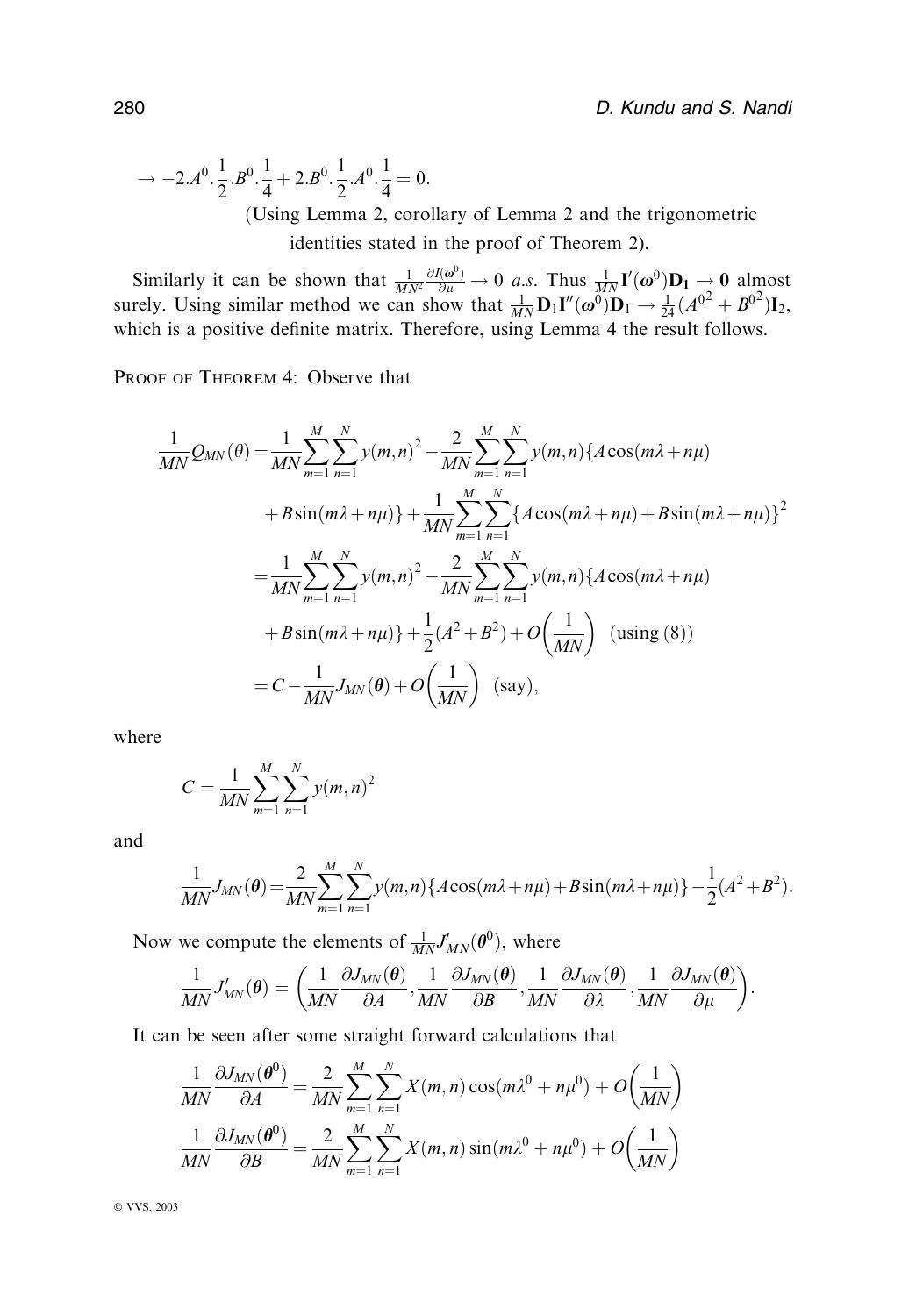$$
\frac{1}{MN}\frac{\partial J_{MN}(\theta^0)}{\partial \lambda} = \frac{2}{MN}\sum_{m=1}^M\sum_{n=1}^N mX(m,n)\{-A^0\sin(m\lambda^0 + n\mu^0)
$$

$$
+B^0\cos(m\lambda^0 + n\mu^0)\} + O\left(\frac{1}{N}\right)
$$

$$
\frac{1}{MN}\frac{\partial J_{MN}(\theta^0)}{\partial \mu} = \frac{2}{MN}\sum_{m=1}^M\sum_{n=1}^N nX(m,n)\{-A^0\sin(m\lambda^0 + n\mu^0)
$$

$$
+B^0\cos(m\lambda^0 + n\mu^0)\} + O\left(\frac{1}{M}\right).
$$

So comparing  $\frac{1}{MN} Q'_{MN}(\boldsymbol{\theta}^0)$  and  $\frac{1}{MN} J'_{MN}(\boldsymbol{\theta}^0)$ , we have

$$
\frac{1}{MN}Q'_{MN}(\boldsymbol{\theta}^{0}) = -\frac{1}{MN}J'_{MN}(\boldsymbol{\theta}^{0}) + \begin{bmatrix} O(\frac{1}{MN}) \\ O(\frac{1}{MN}) \\ O(\frac{1}{N}) \\ O(\frac{1}{M}) \end{bmatrix} \text{or } Q'_{MN}(\boldsymbol{\theta}^{0})
$$
\n
$$
= -J'_{MN}(\boldsymbol{\theta}^{0}) + \begin{bmatrix} O(1) \\ O(1) \\ O(M) \\ O(N) \end{bmatrix}.
$$
\n(19)

Also observe that  $\theta$  which maximizes  $J_{MN}(\theta)$  is same as the ALSE's of  $\theta^0$ . Now similarly as (7), we obtain the following

$$
(\tilde{\boldsymbol{\theta}} - \boldsymbol{\theta}^0) \mathbf{D}^{-1} = -\left[J'_{MN}(\boldsymbol{\theta}^0) \mathbf{D}\right] \left[\mathbf{D} J''_{MN}(\bar{\boldsymbol{\theta}}) \mathbf{D}\right]^{-1}.
$$
\n(20)

Therefore, using (19) and (7), (20) can be written as

$$
(\tilde{\boldsymbol{\theta}} - \boldsymbol{\theta}^0)\mathbf{D}^{-1} = \begin{bmatrix} O(1) \\ O(M) \\ O(M) \\ O(N) \end{bmatrix} \mathbf{D} \begin{bmatrix} \mathbf{D}J''_{MN}(\bar{\boldsymbol{\theta}})\mathbf{D} \end{bmatrix}^{-1}
$$

$$
= \begin{bmatrix} -(\hat{\boldsymbol{\theta}} - \boldsymbol{\theta}^0)\mathbf{D}^{-1} \left[ \mathbf{D}Q''_{MN}(\bar{\boldsymbol{\theta}})\mathbf{D} \right] + \begin{bmatrix} O(1) \\ O(1) \\ O(M) \\ O(N) \end{bmatrix} \mathbf{D} \begin{bmatrix} \mathbf{D}J''_{MN}(\bar{\boldsymbol{\theta}})\mathbf{D} \end{bmatrix}^{-1}.
$$

It can be checked that

$$
\lim_{M,N\to\infty}\big[\mathbf{D}J''_{MN}(\bar{\boldsymbol{\theta}})\mathbf{D}\big]=\lim_{M,N\to\infty}\big[\mathbf{D}J''_{MN}(\boldsymbol{\theta}^0)\mathbf{D}\big]=-\lim_{M,N\to\infty}\big[\mathbf{D}Q''_{MN}(\boldsymbol{\theta}^0)\mathbf{D}\big]=-\Sigma.
$$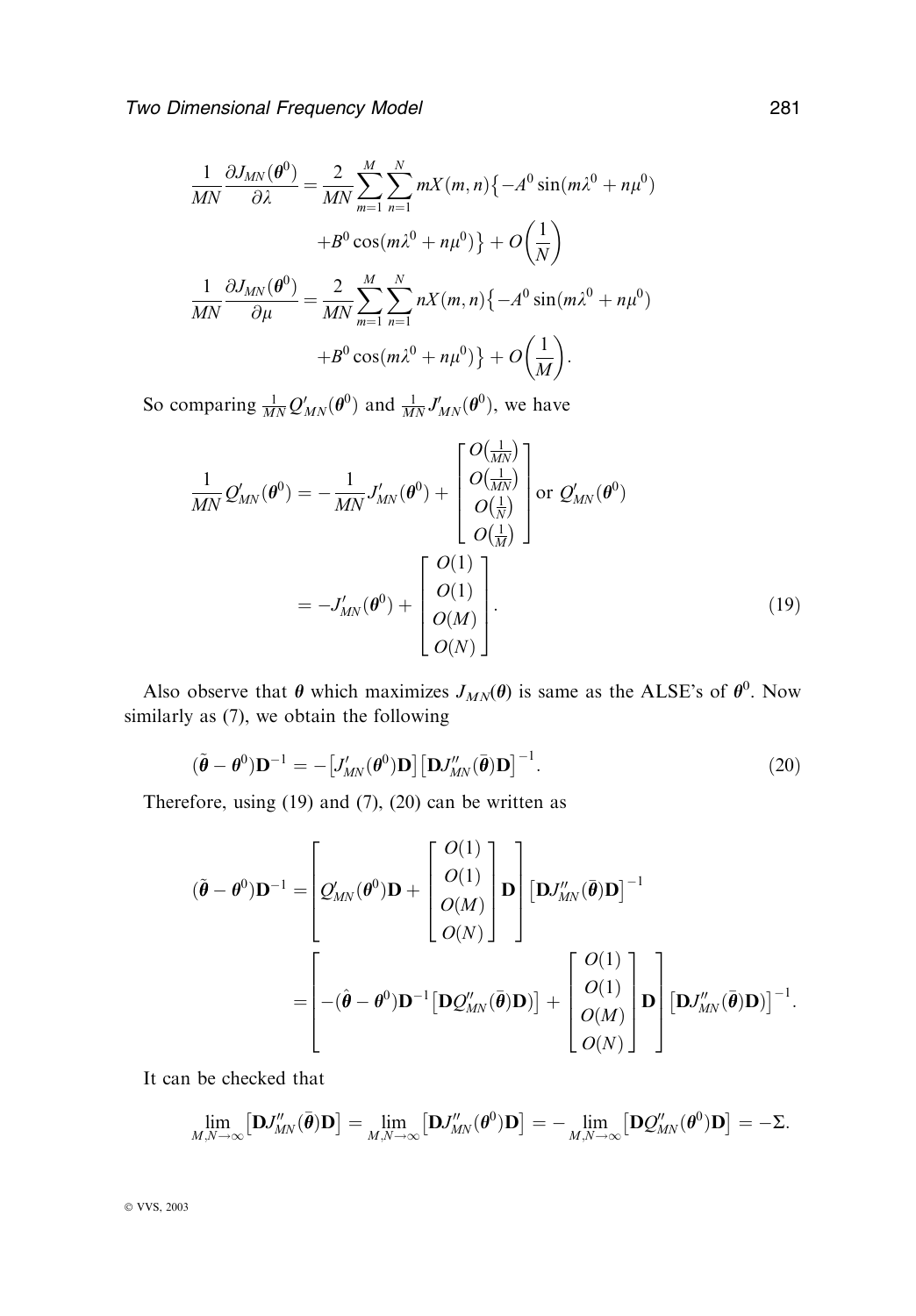Since

$$
\lim_{M,N\to\infty}\begin{bmatrix}O(1)\\O(1)\\O(M)\\O(N)\end{bmatrix}\mathbf{D}=\mathbf{0},\,
$$

it follows that the LSE and ALSE of  $\theta^0$  of the model (4) are asymptotically equivalent in distribution, therefore the asymptotic distribution of the ALSE's is same as that of the LSE's.

#### References

- BAI, Z. D., D. KUNDU and A. MITRA (1999), A note on the consistency of multidimensional exponential signals, Sankhya, SeriesA, 61, 270–275.
- Barbieri M. M., and P. Barone (1992), A two dimensional Prony's method for spectral estimation, IEEE Transactions on Signal Processing 40, 2747–2756.
- Cabrera S. D. and N. K. Bose (1993), Prony's method for two dimensional complex exponentials modeling, in: S. G. Tzafestas (ed.), Applied Control, Chapter 15, Dekker, New York, 401–411.
- Chun J. and N. K. Bose (1995), Parameter estimation via signal selectivity of signal subspaces (PESS) and its applications to 2-D wave number estimation, Digital Signal Processing 5, 58– 76.
- Fuller W. (1976), Introduction to statistical time series, John Wiley and Sons, New York.
- HANNAN E.J. (1971), Nonlinear time series regression, *Journal of Applied Probability* 8, 767– 780.
- Hua Y. (1992), Estimating two dimensional frequencies by matrix enhancement and matrix pencil, IEEE Transaction on Signal Processing 40, 2267–2280.
- JENNRICH R. I. (1969), Asymptotic properties of the non-linear least squares estimation, The Annals of Mathematical Statistics 40, 633–643.
- KAY S. (1988), *Modern spectral estimation: theory and applications*, (2nd ed.), Prentice Hall, Englewood Cliffs, New Jersey.
- Kundu D. (1993), Asymptotic theory of the least squares estimator of a particular non-linear regression model, Statistics and Probability Letters 18, 13–17.
- KUNDU D. (1997), Asymptotic theory of the least squares estimators of sinusoidal signal, Statistics 30, 221–238.
- KUNDU D. and R. D. GUPTA (1998), Asymptotic properties of the least squares estimators of a two dimensional textures model, Metrika 48, 83–97.
- KUNDU D. and R. D. GUPTA (2000), A note on the asymptotic behavior of the LSE's of the parameters for superimposed exponential signals in presence of stationary noise, American Journal of the Mathematical and Management Sciences 20, 367-385.
- Kundu D. and A. Mitra (1996a), Asymptotic properties of the least squares estimators of 2-D exponential signals, Multidimensional Systems and Signal Processing 7, 135–150.
- Kundu D. and A. Mitra (1996b), Asymptotic theory of the least squares estimator of a non-linear regression model, Communications in Statistics, Theory and Methods 25, 133–141.
- Lai T. L. and Z. C. Wei (1982) A law of iterated logarithm for double array of independent random variables with applications to regression and time series models, *The Annals of* Probability 10, 320–335.